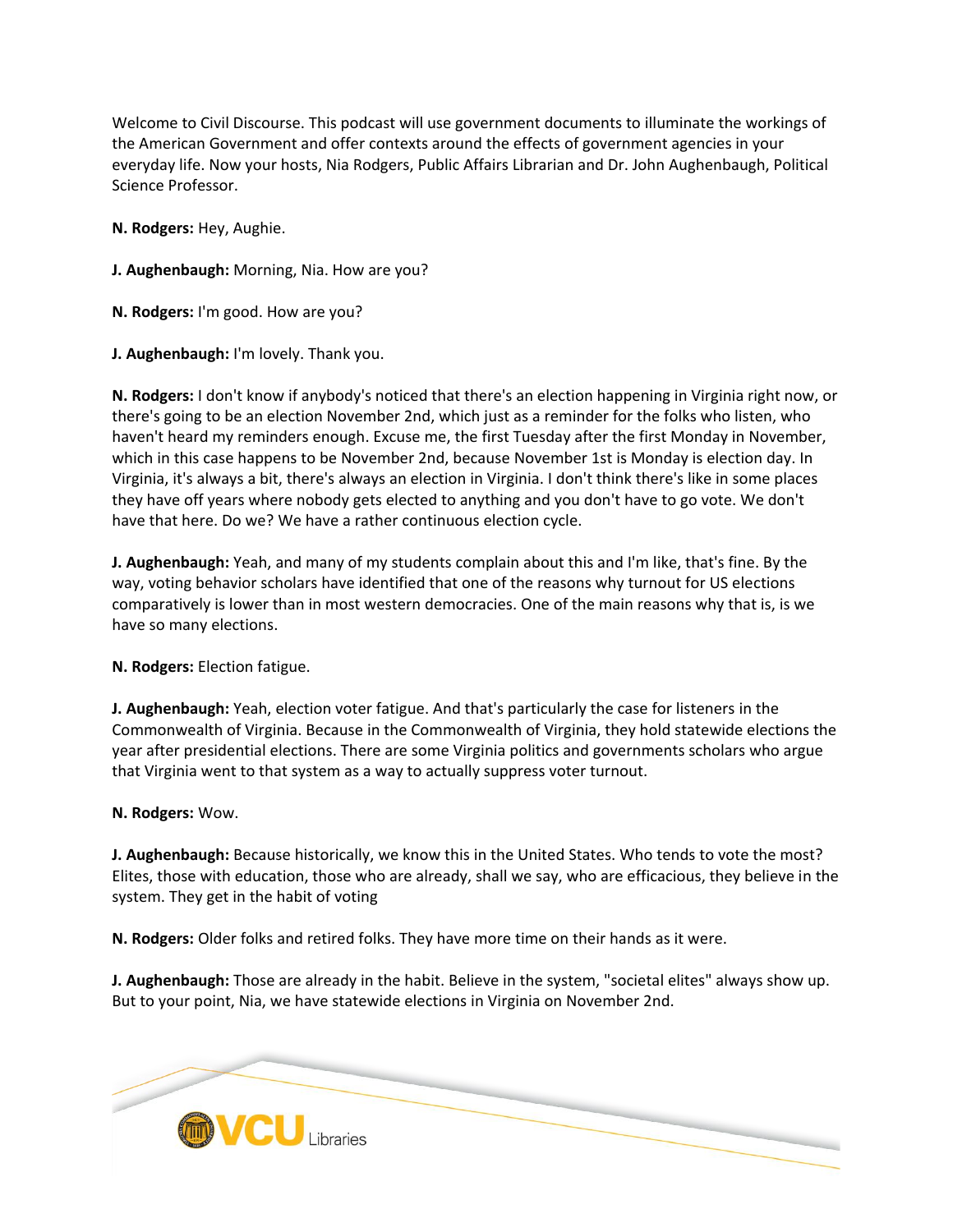**N. Rodgers:** I'm just going to say would not be so exhausting if they didn't start three years in advance. By the time we get around to it, I'm so tired. I'm like, I don't care about either one of you anymore. Which is a terrible feeling for me to have. I wish that there was some rule that you could not start running. Like you mentioned a few episodes ago about Justin Trudeau calling an election and then 10 weeks later having one. He just said you know what? In a few weeks, we're going to have an election and the whole of Canada somehow managed to only have a 10-week election window, and yet they all managed to get out and vote. I don't believe that there is any requirement that the presidential election starts the month after the election finishes for the previous presidential election. It's just ridiculous. It's too long. You start to lose track of who said what, and I don't think it's necessary. I think we have a lot of drama which adds to the fatigue it adds to if you see ads for an election over and over and over again for those people who watch television and there aren't that many anymore, but it's still out there.

**J. Aughenbaugh:** Hey, wait. Again, you've heard me make this complaint. I am somebody who watches, shall we say, a fair amount of sports on TV.

**N. Rodgers:** [LAUGHTER] Right.

**J. Aughenbaugh:** It is the background shall we say music or noise to my late-night work efforts. I got to tell you, I am getting tired of seeing advertisements, for the Virginia elections that are in-between endings for my major league baseball playoff games or hockey just started and I'm a huge professional hockey fan. There were advertisements for both political parties, gubernatorial candidates, lieutenant governor candidates, attorney general.

**N. Rodgers:** It's just exhausting. Then you get robocalls and you get the mailers.

# **J. Aughenbaugh:** Yes.

**N. Rodgers:** I'm like, well, the recycling world loves you because that's what I'm doing with all this stuff but it's [LAUGHTER] just exhausting, but it's not, we are ever so lucky in Virginia, but it happens to us all the time. But the midterms that are coming up, which is not this year. That's 2021 and that's the odd year out. Thank you, Virginia, for being weird. Then in 2022, we have it even worse because we're going to have a billion more ads. Because isn't the entirety of Congress turning over something like we're going to see all 400,000 ads. Help me Aughie, it's going to be terrible.

**J. Aughenbaugh:** Listeners, what Nia is referring to is the phenomenon known as midterm elections. These are the national elections halfway through a presidential term.

**N. Rodgers:** When president Biden was elected in 2020. There'll be a 2022 midterm and then another 2024 presidential election.

**J. Aughenbaugh:** Yes. With the midterm elections, every seat in the House of Representatives will be contested. Because again, the term for US House of Representatives members is two years and that was by design. The house is supposed to be the " people's chamber of our Congress"

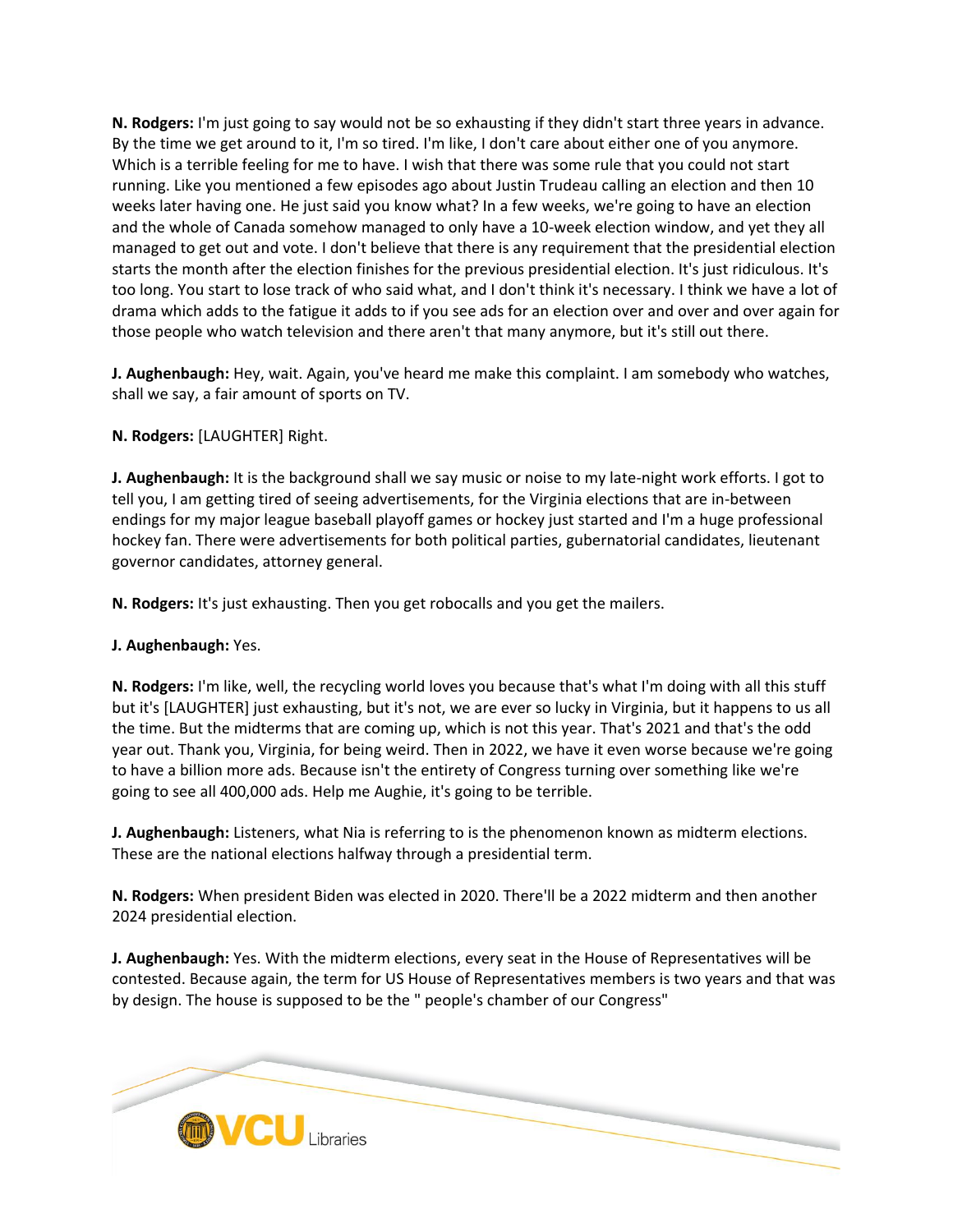**N. Rodgers:** Significantly more responsive than the Senate?

**J. Aughenbaugh:** Yes and the thought is with a two-year term, if you're a House of Representatives member, you're going to want to get stuff done because you will be held accountable, perhaps in two years.[LAUGHTER]

**N. Rodgers:** Tell that to some of the people who had been there for 150 years, like go away. In my ideal world, all 435 seats would turnover.

**J. Aughenbaugh:** [LAUGHTER] It would not be ideal Nia.

**N. Rodgers:** It would fabulous the confusion, the chaos, the drama.

**J. Aughenbaugh:** But there is a downside when you have that kind of turnover think about how that affects productivity and you know this in your own job when there is a lot of turnovers. At the VCU library. Does it affect the library's productivity and effectiveness?

**N. Rodgers:** Yes. But I'm going to counter your argument with if a body is ineffective anyway, then why not just wipe it out and start over? Get your big eraser and go [NOISE] until they're all gone. Don't kill people. I'm not suggesting killing people. That is not what I'm saying. I'm saying retire them like you do. Find thoroughbreds, put them out to pasture, and then, and get 435 new people and say this is how it's going to work. You all are going to get along. Or in two years, we're going to wipe you out and try again. We'll keep doing that until people learn to get along. I'm just saying, we'd only have to do that four or five times. Yes, I know the intervening 10 years would be horrific. [ LAUGHTER ] I get that.[OVERLAPPING] You didn't because your face was like, are you kidding Nia? Yeah. But I'm just saying.

**J. Aughenbaugh:** This is one of the downsides to a podcast because listeners don't get the go-ahead and see our facials.

**N. Rodgers:** Like when I say, let's just restart the government every two years for 10 years. His face did a whole thing like, Are you insane? But not only are all 435 US representatives up but isn't it some measure of the Senate is also?

**J. Aughenbaugh:** One third. What we're talking about is 34 members of the Senate.

**N. Rodgers:** I was going to ask you if it's one-third, there's 100 of them, that would mean 33 and a third I want to know the third is?

**J. Aughenbaugh:** In 2022 34 members of the Senate their seats will be contested. Again, that's by design, that's in the constitution. Again, that fits the structural purpose of the Senate. The Senate is on six-year terms and they stagger, if you will, the replacement of senators. Because in part, the Senate was designed to be a slower, more moderate chamber in United States Congress.

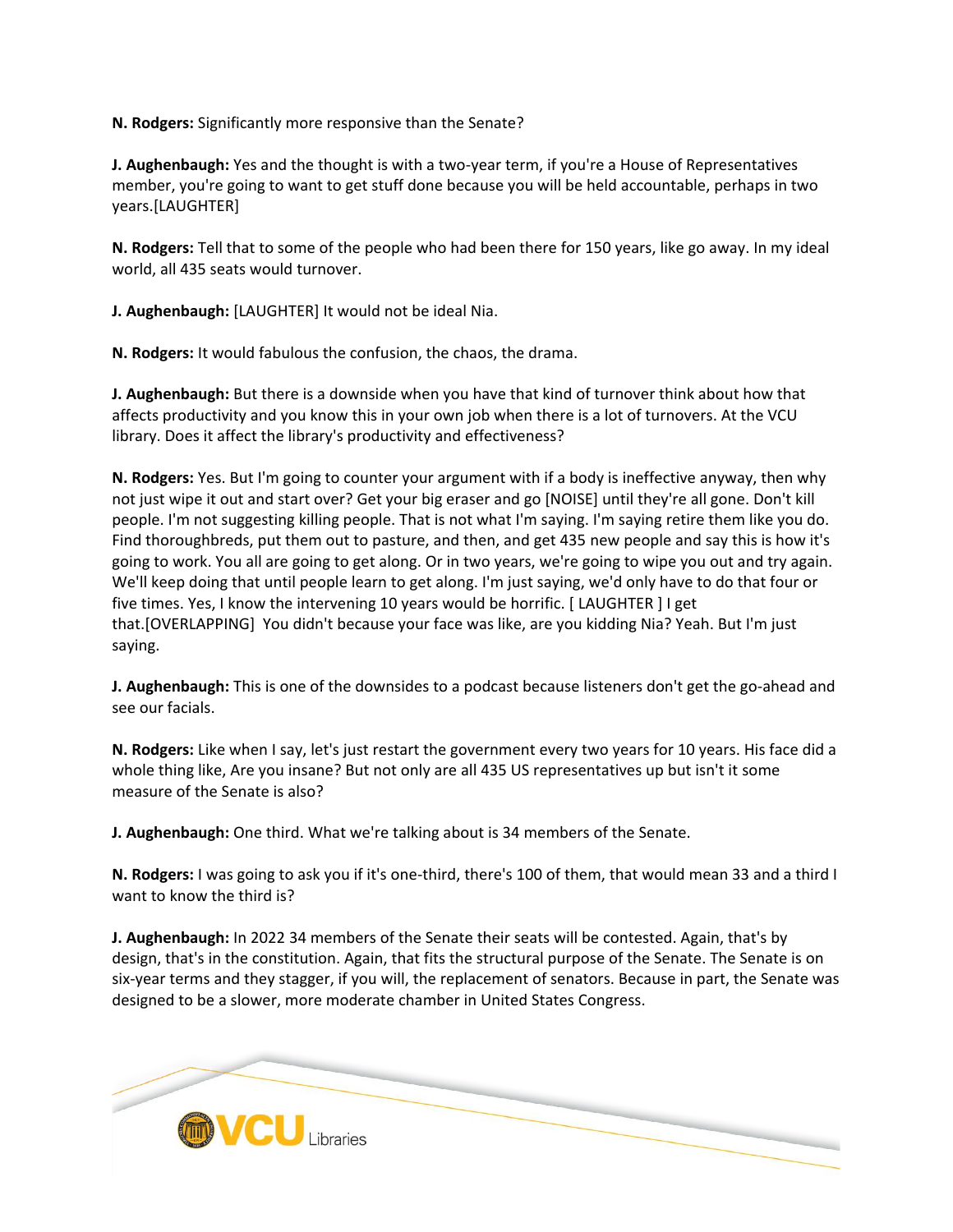**N. Rodgers:** They're more deliberative and the house is supposed to be more reactive.

**J. Aughenbaugh:** Now that's right.

**N. Rodgers:** In the ideal world, the house would be reacting to conditions on the ground. Or the Senate would be saying, what's the long-term effective of doing a thing.

**J. Aughenbaugh:** Yes.

**N. Rodgers:** Although I'm not entirely certain that's actually how it works, but I think that's how it was intended to work.

**J. Aughenbaugh:** Well, let me think about this Nia. In the current United States Congress, the House of Representatives, a number of the majority party in the house have complained that the Senate is too deliberative. In fact, they point to two of their own party members in the Senate. The senator from Arizona. Kristen, what's her last name? Simeon?

**N. Rodgers:** Look at us. We can't remember and Joe Manchin, right?

**J. Aughenbaugh:** Yeah, Joe Manchin who is from West Virginia and Arizona.

**N. Rodgers:** Sinema, S-I-N-E-M-A.

**J. Aughenbaugh:** Yeah.

**N. Rodgers:** Or Sinema. I can't remember if it Simema or Sinema.

**J. Aughenbaugh:** I think it's Simema.

**N. Rodgers:** But yeah, they're ultra deliberative one might argue.

**J. Aughenbaugh:** Yes.

**N. Rodgers:** But they are also endangered. They're from two places where Democrats are not the majority, so they have to work a very fine line locally.

**J. Aughenbaugh:** Arizona recently has become a battleground state, because the cities and suburban areas of Arizona Democrats have done well in but the rest of the state is very rural, tends to be very Republican. Sinema has a seat that used to be occupied, I believe, by John McCain. She's very cognizant of that.

**N. Rodgers:** Right. She has to be a really very moderate Democrat in order to stay in her position and same with Joe Manchin. He's from West Virginia.

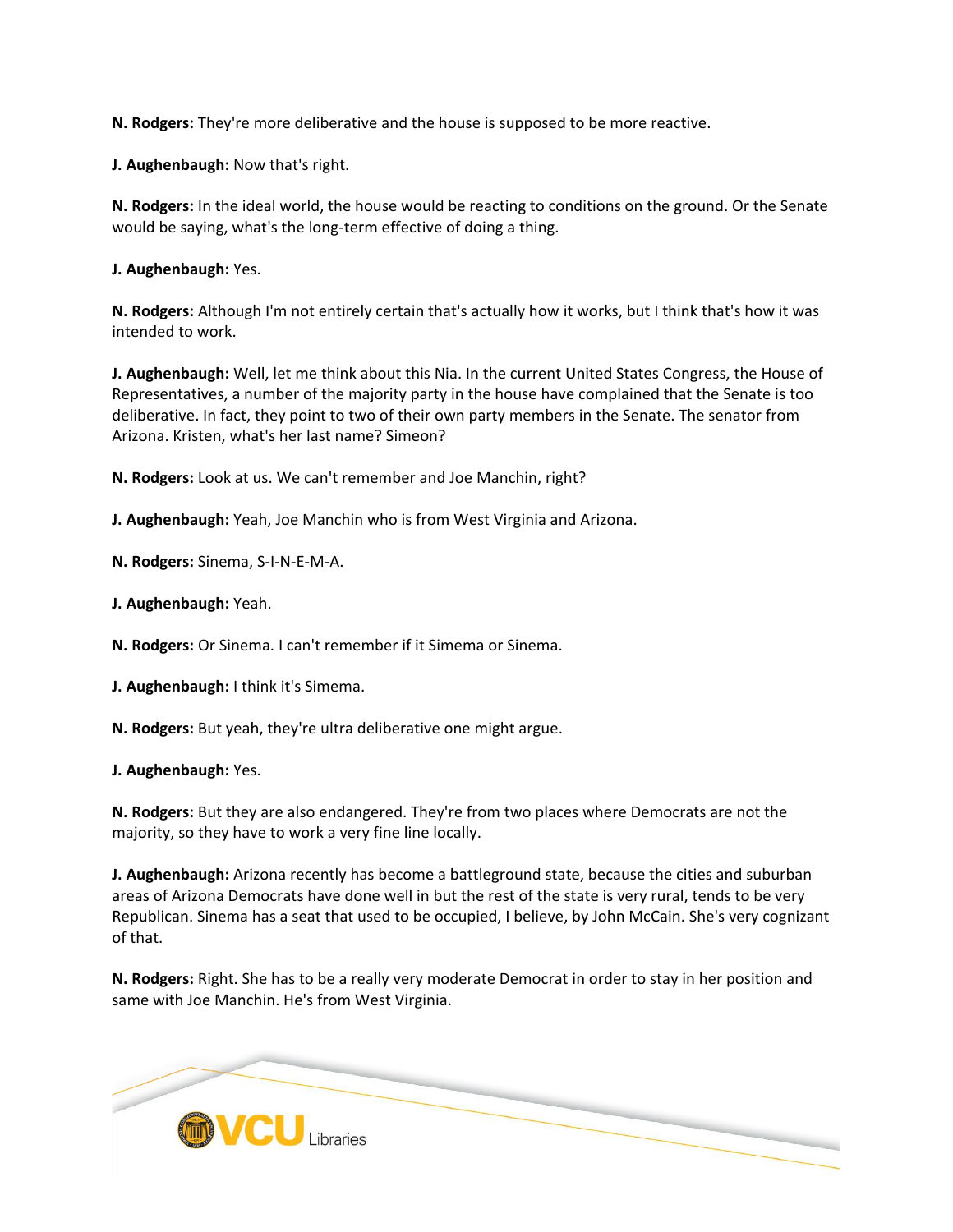**J. Aughenbaugh:** Well, Manchin chore is even more difficult. West Virginia has gone overwhelmingly Republican. I mean, Donald Trump won West Virginia in 2020 by over 20 percentage points. 2016, I think nearly 20 percentage points. I mean, basically, Joe Manchin is a dying breed in West Virginia, a statewide Democrat. For him to continue to get reelected in that state, he can't go.

**N. Rodgers:** Describe is the purpose of any politicians life.

**J. Aughenbaugh:** Yeah. I mean, they want to win elections.

**N. Rodgers:** Is reelection?

**J. Aughenbaugh:** Yeah. But anyways, back to the midterms. The difficulty for the majority. Go ahead.

**N. Rodgers:** Wait. How many Democrats are there in the house?

**J. Aughenbaugh:** Currently, there's 220, 224 if you include the four non-voting delegates.

**N. Rodgers:** Are the non-voting delegates like DC and places like that?

**J. Aughenbaugh:** Yes.

**N. Rodgers:** Then how many Republicans?

**J. Aughenbaugh:** 214.

**N. Rodgers:** There's only a 10 vote difference.

**J. Aughenbaugh:** Yeah, well, in an effectively needs, it's even fewer. Because if you took away five Democratic seats, and you made them a Republican, the Republican Party would have the majority. Think about it.

**N. Rodgers:** I see right.

**J. Aughenbaugh:** Yeah. If the Republican Party wanted to be on the safe side, it's only six.

**N. Rodgers:** They've only got a flip six races.

**J. Aughenbaugh:** Yes.

**N. Rodgers:** That's tight. Then I know that the Senate is like 50-50; isn't it?

**J. Aughenbaugh:** Yeah, there are 50 Republicans, 48 Democrats, two independents but both of those independents vote with the Democrats, so it's a 50, 50 split. By Senate rule who cast the tie-breaking vote?

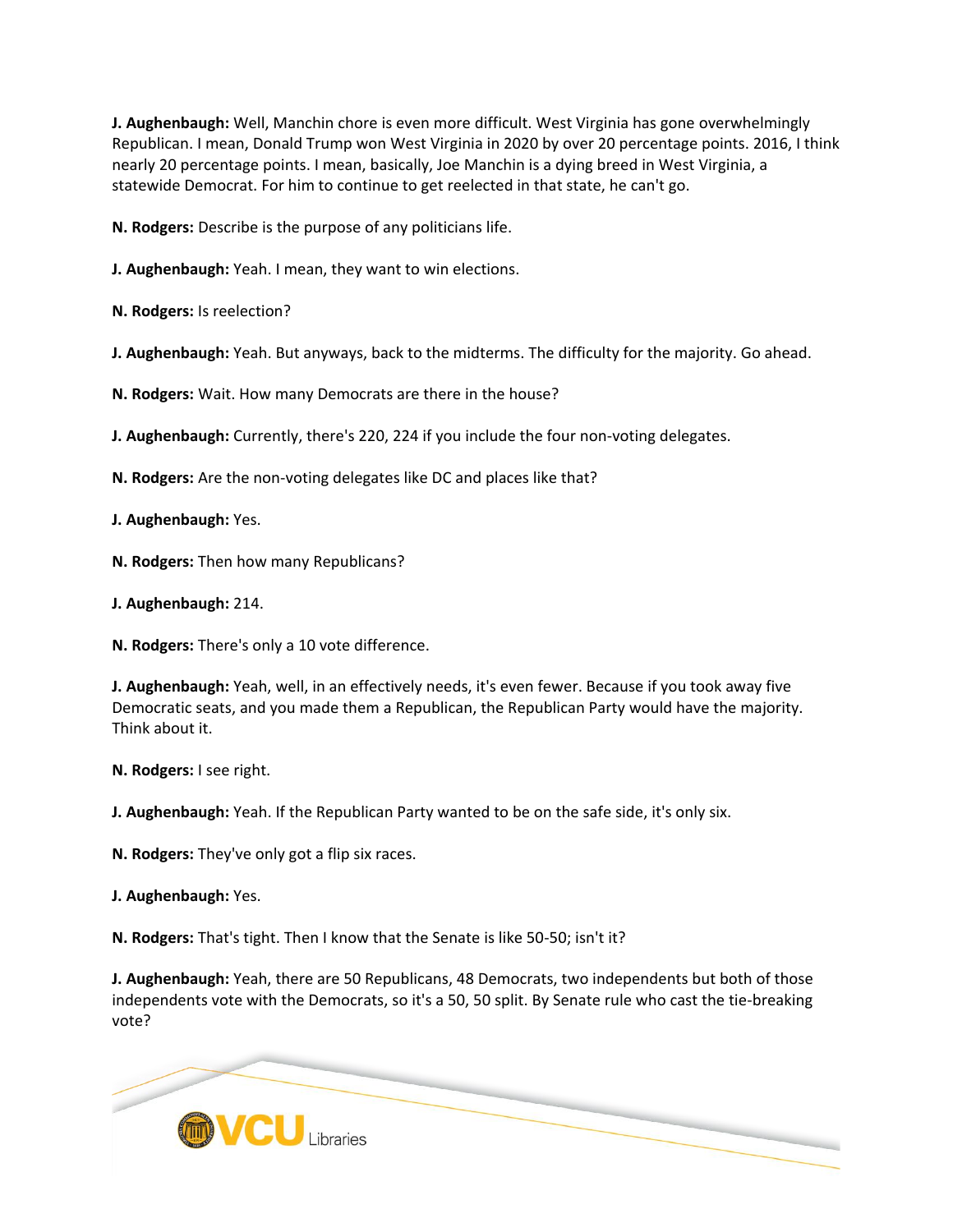**N. Rodgers:** Vice president.

**J. Aughenbaugh:** Vice president, who is a Democrat, Kamala Harris.

**N. Rodgers:** But if there's 51 to 49.

**J. Aughenbaugh:** Yes.

**N. Rodgers:** That changes that math entirely.

**J. Aughenbaugh:** Yeah.

**N. Rodgers:** This is not an insignificant election.

**J. Aughenbaugh:** It is not.

**N. Rodgers:** Sometimes we've seen those two bodies so heavily skewed in one direction or the other that the midterm doesn't actually affect the changing of who's the majority and who is the minority. We've seen those elections, but this is not one of those elections. This is an election where literally every vote is going to count and every seat turned one way or another, flipped one way or another is going to matter.

**J. Aughenbaugh:** Yes.

**N. Rodgers:** Who is that guy who does the thing on MSNBC with the big wall?

**J. Aughenbaugh:** Steve.

**N. Rodgers:** Steve Kaneki.

**J. Aughenbaugh:** Kaneki.

**N. Rodgers:** Oh my gosh, he's not going to get any sleep on November of 2020, it should be November 3rd, I guess.

**J. Aughenbaugh:** Yes.

**N. Rodgers:** He's just going to be his mystic and straight out and he's going to look like a maniac because.

**J. Aughenbaugh:** His sport jacket will be somewhere on a floor. His shirts will be rolled up. His tie will be loose. There will be sweat stains on the armpits.

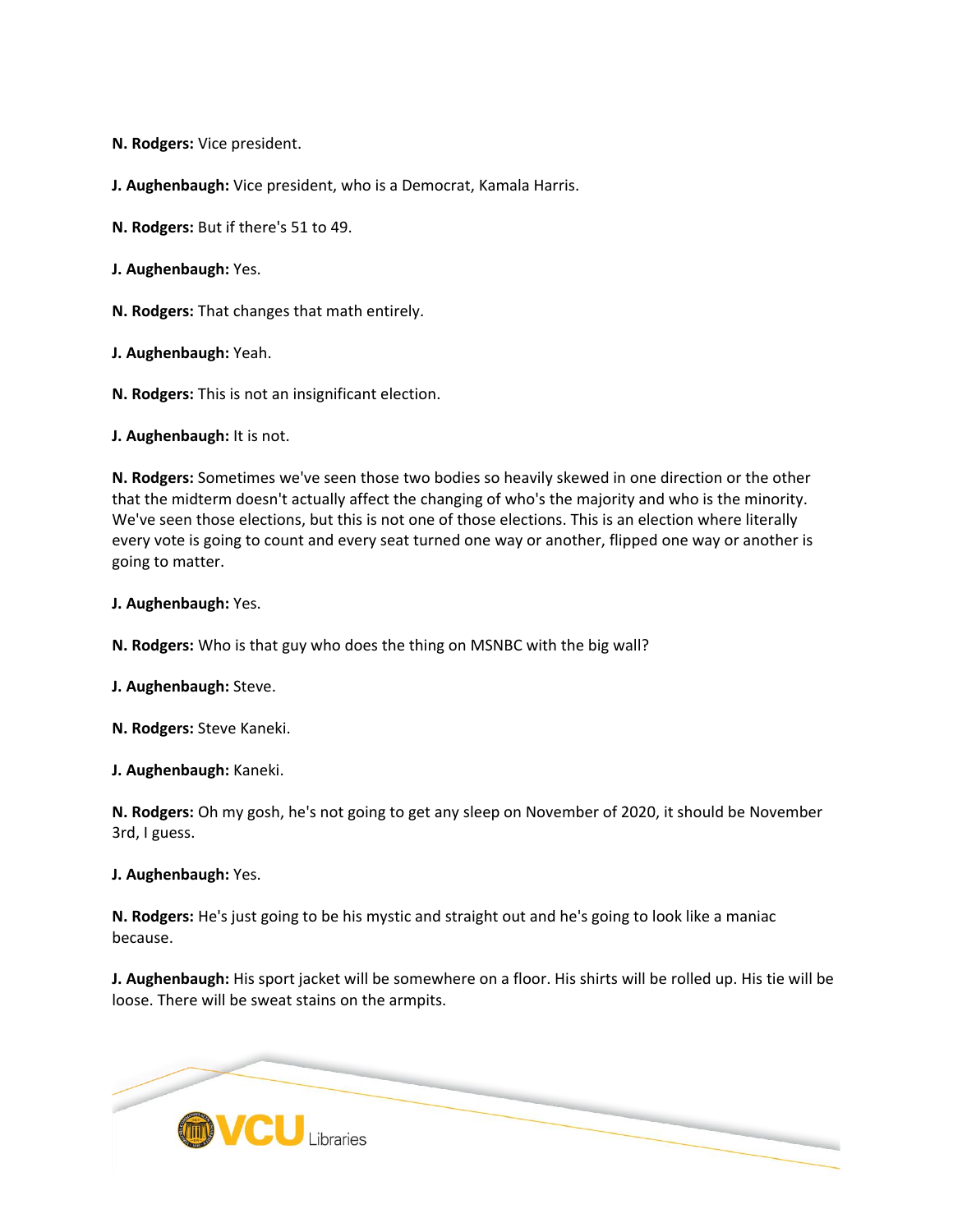**N. Rodgers:** He's going to have a rough one.

**J. Aughenbaugh:** His hair will be so disheveled and uncombed. It will look like he has been consuming red bowls for about a month.

**N. Rodgers:** Now, what's interesting in this particular election is it's likely that Joe Biden's going to look pretty close to that as well. There's not a great love for them during the midterm elections anyway, right?

**J. Aughenbaugh:** Yes. Typically, if you're talking about modern midterm elections, so basically since 1900, on average, the President's party has lost a combined 30 seats in the House in Senate every midterm.

**N. Rodgers:** Which would make, in this case both of those parties, Republican majority?

**J. Aughenbaugh:** Republican, yes. The president's domestic policy agenda would be effectively DOA, dead on arrival. Particularly with how hyperpartisan things are in the Congress. I mean, we've seen this with multiple presidents in the 21st century.

**N. Rodgers:** Why do presidents party's takes such a beating? I know in part the President's party takes a beating in part because the President is the head of the party, right?

**J. Aughenbaugh:** Yeah.

**N. Rodgers:** But why? What did Obama call it as shellac, which is a great word.

**J. Aughenbaugh:** Yeah.

**N. Rodgers:** Why is that such a thing?

**J. Aughenbaugh:** Well, political scientists have come up with a number of explanations. One is the coattails effect. When presidents get elected, particularly if they win in a landslide, they bring in to Congress, perhaps candidates who might not have otherwise won the election.

**N. Rodgers:** Okay. We love this guy because right now we love the head guy and we love everyone who loves him.

**J. Aughenbaugh:** Yeah.

**N. Rodgers:** We love everybody. Then they get to know you and they're like, you suck.

**J. Aughenbaugh:** Yeah, right. We've seen this for instance, with a number of presidential elections like FDR second and third elections in 1936, and the 1940. We saw this with LBJ in 64. You want to talk about

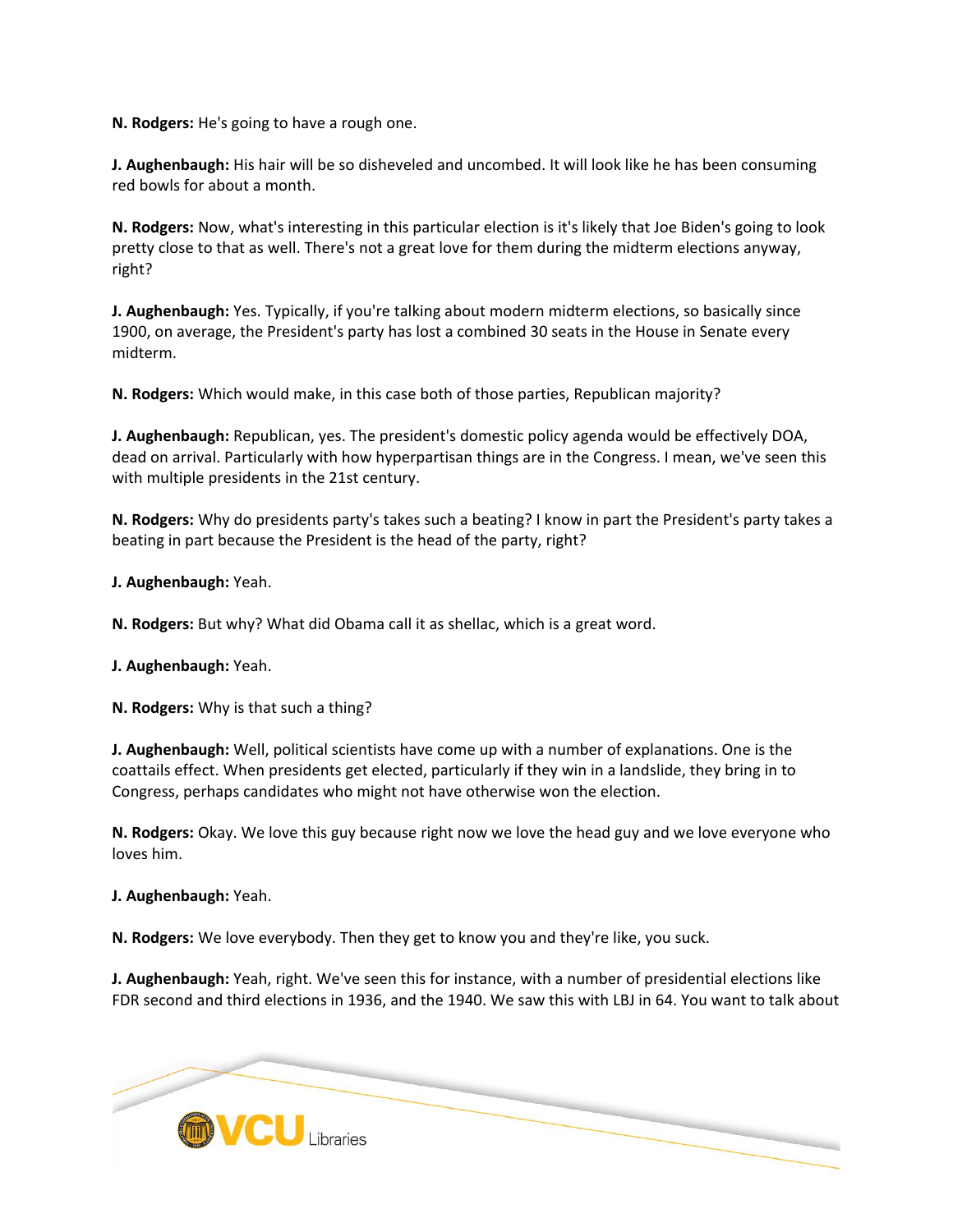a shellac, Barry Goldwater got shellac, as the Republican Party nominee. LBJ brought in a lot of Democrats.

**N. Rodgers:** Did both of those have midterm problems solved after the independence?

**J. Aughenbaugh:** Yeah.

**N. Rodgers:** The coattails effect doesn't last very long?

**J. Aughenbaugh:** Well not with FDR. FDR's first midterm, the number of Democrats in the majority actually went up. But as the new deal lost traction and the depression continued, the Democratic majorities in both houses of Congress shrank in 1938. But you saw that with Reagan. Reagan in 1984, just absolutely devastated Walter Mondale.

**N. Rodgers:** I was embarrassed for Mondale when I was very young.

**J. Aughenbaugh:** But that was in 1984. In 1986, on the other hand, Republicans lost seats in both houses of Congress.

**N. Rodgers:** Even though Reagan was popular.

**J. Aughenbaugh:** Even though Reagan was popular, he was popular.

**N. Rodgers:** Are those two things separated?

**J. Aughenbaugh:** Yeah, because in part.

**N. Rodgers:** The popularity of the president doesn't necessarily mean that he still won't get shellac.

**J. Aughenbaugh:** Yes. In here, some of the explanations. One is voter apathy. Those who got excited in the presidential election, and we talked about this at the beginning of this episode. There were excited when the president got elected. Then after watching congress and the president tried to govern for a year and a half to a year and three quarters, they get apathetic. Part of it is, I was excited for the previous election. Now I'm not or I get frustrated because they didn't do anything.

**N. Rodgers:** Yeah. Same poop, different day.

**J. Aughenbaugh:** Yeah.

**N. Rodgers:** I mean, that idea of just whatever. I thought there was going to be change and there isn't. In part that's I would think has to do with people's expectations. Sometimes people think that the government can change faster than it can, mean if you think of it in terms of a ship, that's me turning a rowboat versus me turning the Titanic. It's just harder to do because the government is so big.

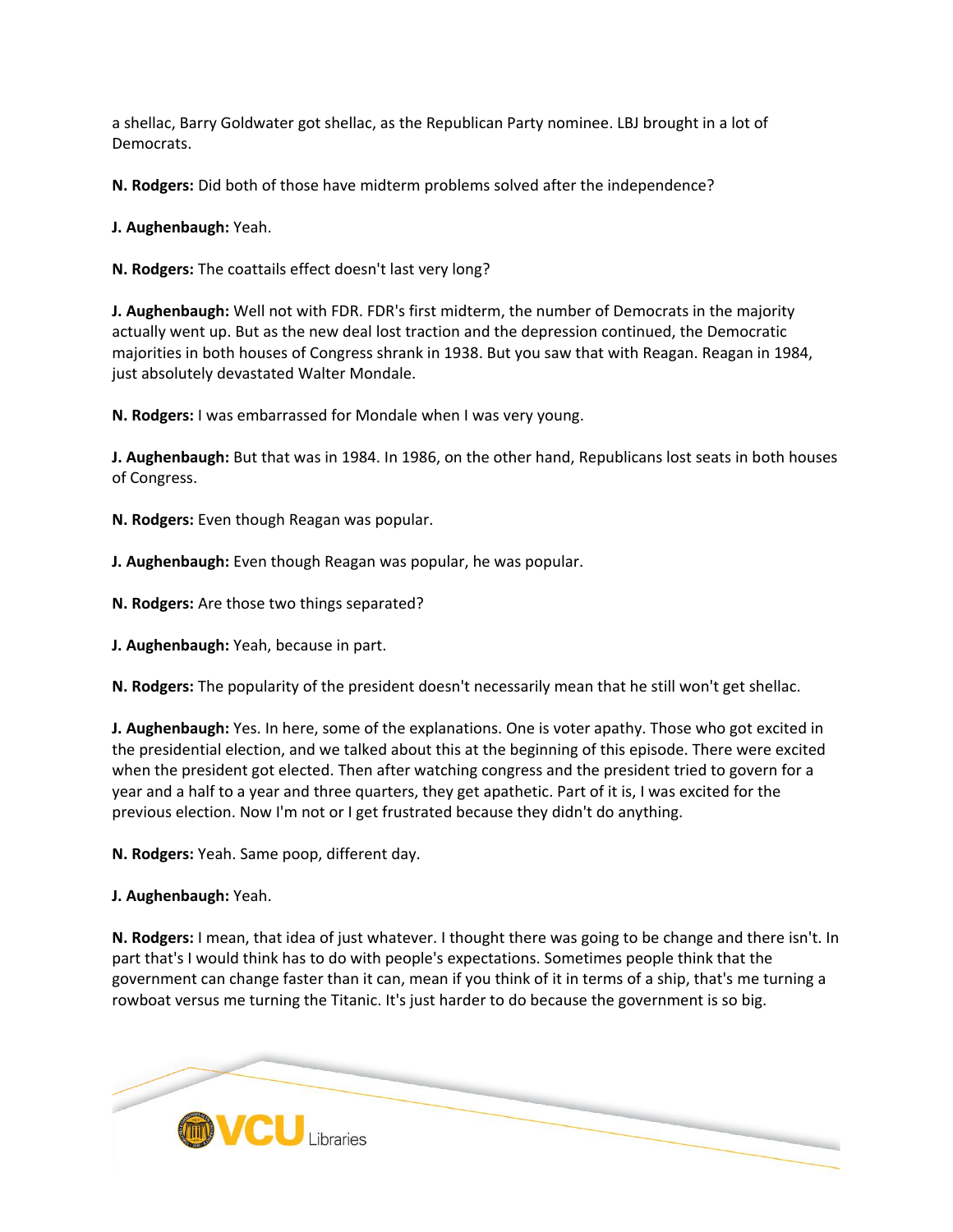**J. Aughenbaugh:** Yeah. I mean, with your metaphor, you've gone on cruises.

**N. Rodgers:** Yes.

**J. Aughenbaugh:** Think about how difficult it is, to go ahead and navigate a cruise ship. That's the US Federal Government. You're not going to turn it around in a year and a half. Now, and if you have the expectation that the government will change in a year and a half, you will be disappointed. For a lot of voters, that disappointment leads them to not continue their political participation.

**N. Rodgers:** The system is related to heck with it. I'm not going to do this again.

**J. Aughenbaugh:** Yeah.

**N. Rodgers:** I find other things to do. I don't need to go vote. Please don't say that, please people. If you're listening, please vote.

**J. Aughenbaugh:** Another explanation offered by political scientists, it's called the presidential penalty. The tendency of some voters who were angry when their presidential candidate lost to exact revenge two years later. In other words, excuse the expression. They're still pissed off about what happened in the presidential election. They're more motivated.

**N. Rodgers:** We might see some of that in this election.

**J. Aughenbaugh:** Yes.

**N. Rodgers:** Considering the response to Donald Trump's loss in some quarters has been taken very much hard.

**J. Aughenbaugh:** Yeah, think about the number of Trump supporters who still contend that the 2020 presidential election was rigged. There was fraud.

**N. Rodgers:** For them, there is nothing to do except to go vote and try to fix it.

**J. Aughenbaugh:** Yeah. They have a lot of pent up energy, shall we say, anger ? They may exact, if you will, a penalty on the Democratic Party.

**N. Rodgers:** Okay.

**J. Aughenbaugh:** But then there's retrospective voting. Retrospective voting is when a voter goes ahead and says, okay, how is my life, my family's life, my friends' lives, better or worse since the previous election?

**N. Rodgers:** I voted for that John Aughenbaugh, and my taxes went up and my salary went down. I have giant medical bills.

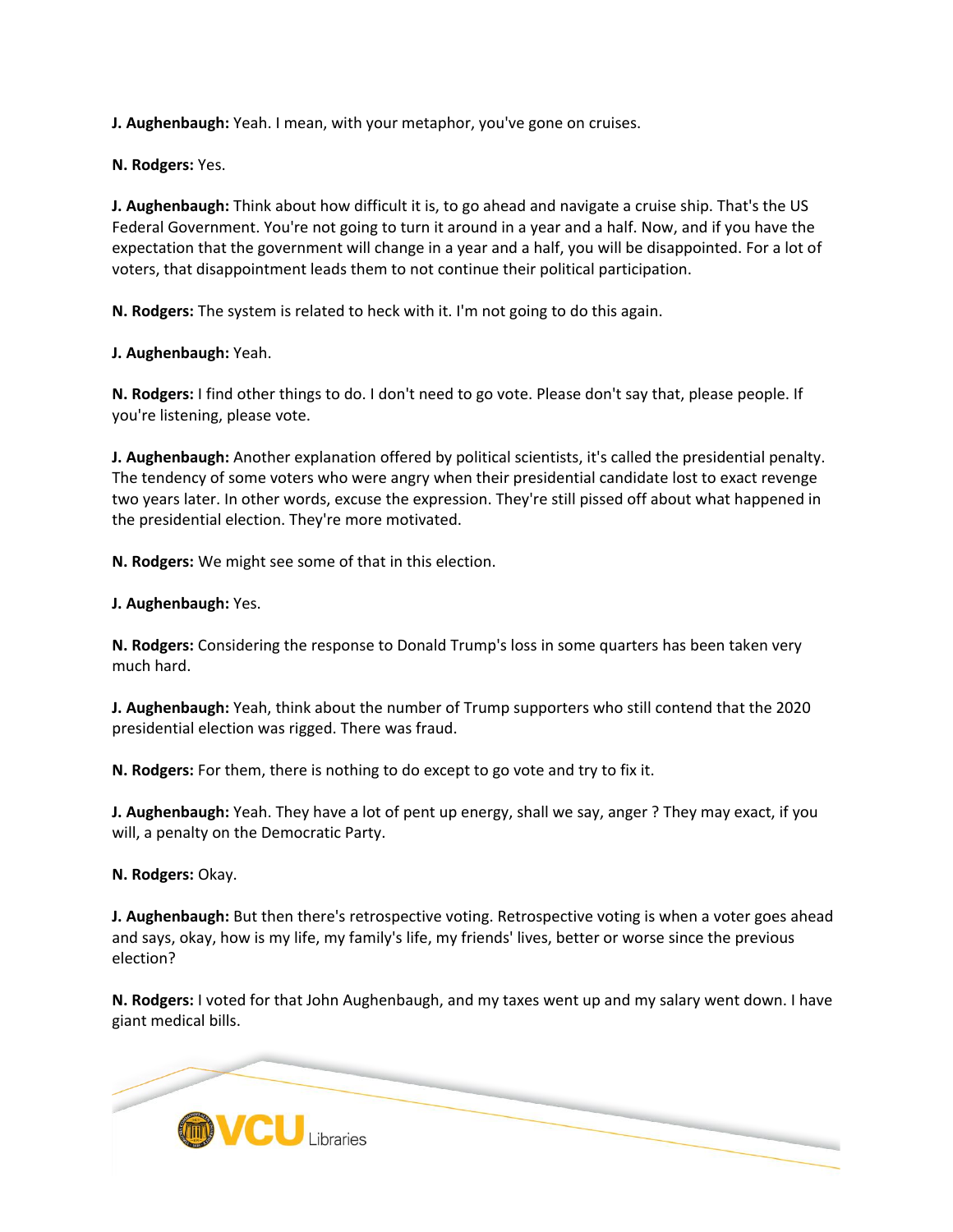**J. Aughenbaugh:** My spouse lost her job. My kid's student loan terms and conditions were worse.

**N. Rodgers:** Heck with him, I'm voting the opposite party.

**J. Aughenbaugh:** Yes. It's retrospective voting.

**N. Rodgers:** Okay.

**J. Aughenbaugh:** They do a comparison of where they are, when they go to vote compared to when they last voted.

**N. Rodgers:** I mean, on the flip of that could also be true. I am in the roses. Things are fabulous. I'm making more money. I don't know, I just bought a new boat or whatever. I'm so flush. I'm going to go vote for the president's party because I love that guy.

**J. Aughenbaugh:** Yes.

**N. Rodgers:** That could go either way depending on how you feel your position is changed.

**J. Aughenbaugh:** Yeah. For instance, I'm just going to give two examples. On one hand, there are going to be plenty of Americans who are like Joe Biden ran for office and said that he was going to be the president that lead us out of the pandemic. It's 2022 and there are.

**N. Rodgers:** We're still wearing masks.

**J. Aughenbaugh:** Mask, and we have to get booster shots every six months. Whatever the case may be, you might take it out on the president. Or what if the congress passes an infrastructure deal? What if, think about the employment situation?

**N. Rodgers:** Your roads get better, and your kid gets a job.

**J. Aughenbaugh:** Job, or think about, for instance, the unemployment situation. Where so many employers are looking, are in dire need and you change jobs. You go from making \$40,000 a year to 52,000.

**N. Rodgers:** That feels pretty good.

**J. Aughenbaugh:** Fees pretty good.

**N. Rodgers:** Okay.

**J. Aughenbaugh:** Your kids back in school. Nobody in your family has COVID. Retrospective voting cuts both ways. The difficulty right now for president Biden and the democrats is that, there was an initial

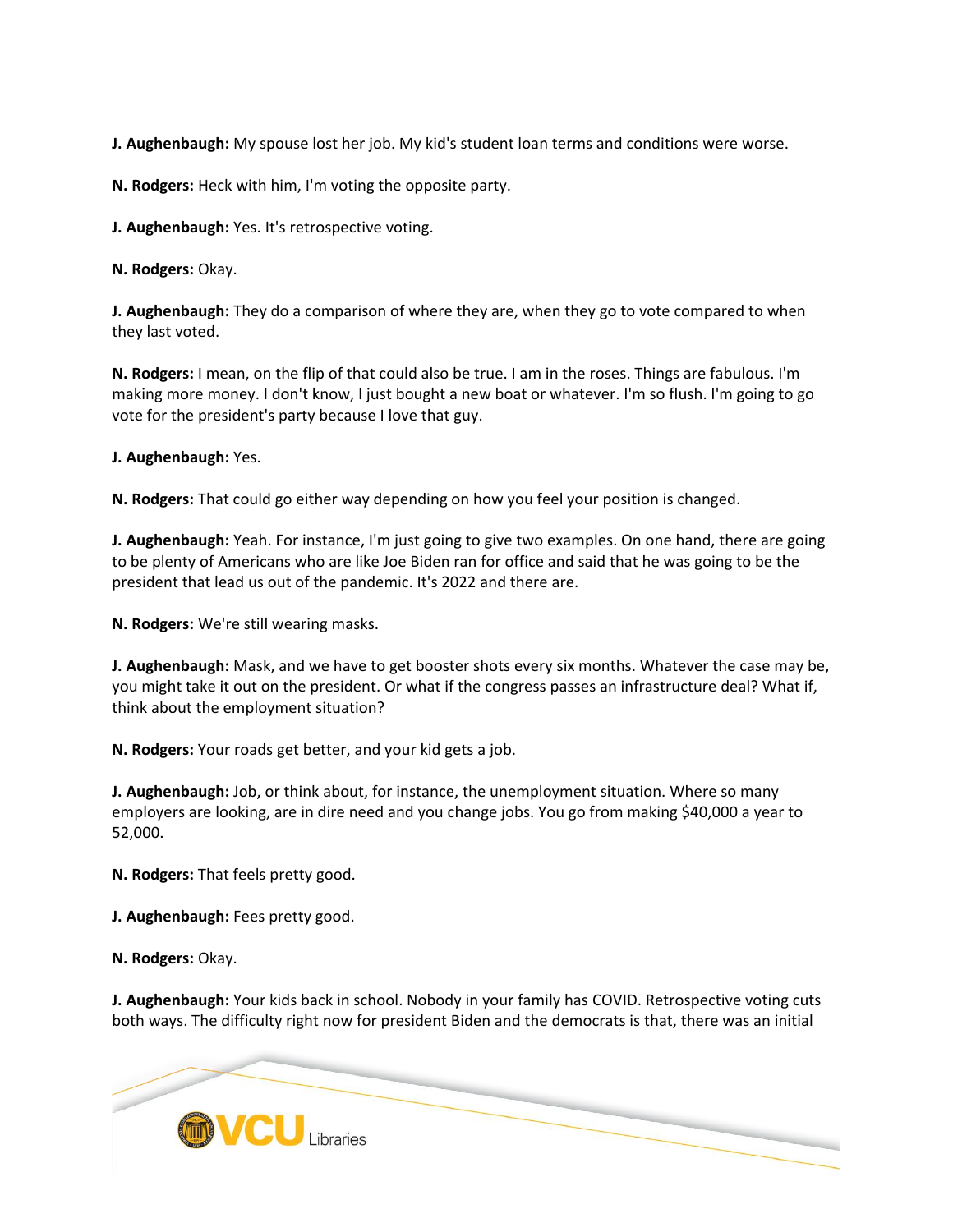legislative success. That was the immediate paycheck, your tax relief, etc. Vaccines did get into many Americans arms. We had a decline in COVID cases in the summer. But then the Delta variant hit. The United States Congress has not really acted on the rest of Biden's legislative agenda. For good measure, the Supreme Court has basically gone ahead and eviscerated his eviction moratorium. There have been some setbacks in foreign relations. See for instance, the troop withdrawal in Afghanistan. There are some strong headwinds against the Democratic Party going into the midterms next year. But we're doing this podcast episode a year before.

**N. Rodgers:** Right, and who knows what will change-

**J. Aughenbaugh:** Yes.

**N. Rodgers:** In the next year if it spins in a different direction. Do you think that, I can't remember his name was, Carville?

**J. Aughenbaugh:** James Carville, he's a [inaudible 00:29:28] strategist for the Democratic Party.

**N. Rodgers:** When he says, it's the economy stupid, do you think that that did a huge amount of how people vote is where they feel economically?

**J. Aughenbaugh:** In regards to voters who do retrospective voting, yes.

**N. Rodgers:** Okay.

**J. Aughenbaugh:** Retrospective voters typically tend to focus on, again, economics and economic wellbeing for themselves, their family, their friends, et cetera. That's again, going to be part of the difficulty for the Democratic Party because even if President Biden's infrastructure program does get passed. Even if the \$3.5 trillion budget proposal gets passed in some manner or the other, as you and I've talked in previous podcast episodes, there's always a lag time between a law passed by Congress and when it gets implemented by the executive branch. In some of the elements of both of those domestic policy, if you will, programs, have a lot of moving parts.

**N. Rodgers:** You have to hire people there has to be. If you're building infrastructure, there's engineering that has to happen early and there's all these other thing. You don't just walk up and start building a bridge, that's not how-

**J. Aughenbaugh:** And a lot of that money is going to get allocated to state, local governments and it's going to take time.

**N. Rodgers:** Well, as we saw with the rent relief program.

**J. Aughenbaugh:** Yes.

**N. Rodgers:** It's taken the states a lot of time to get those dollars into hands that need them.

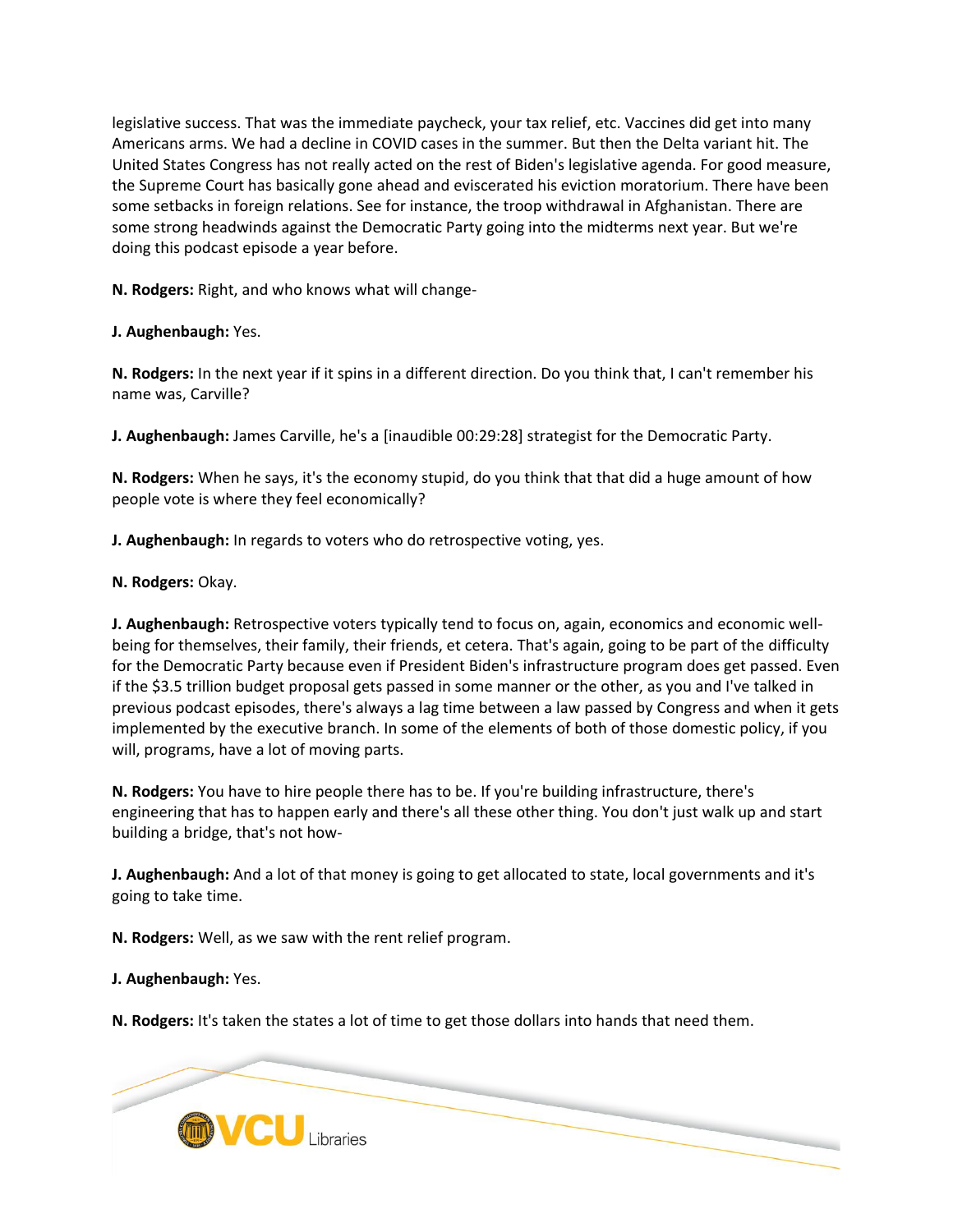**J. Aughenbaugh:** Or thinking back to the Bush 43 and Obama administration's bail-outs during the Great Recession of 2007-2009. The Obama bailout focused on, if you will, energizing the American economy. But in most cases, it took two to three years for that money to actually lead to ditches being built, roads being built, et cetera. It takes time. If you're the Democratic Party and you're looking at the 2022 midterm elections-

**N. Rodgers:** You don't have a lot of time.

**J. Aughenbaugh:** - you don't have a lot of time.

**N. Rodgers:** If you're the Republicans, the smart thing to do is stonewall.

**J. Aughenbaugh:** Yes.

**N. Rodgers:** Even if you know that eventually something is going to be passed, if you can stonewall it down to the absolute last minute, then you can keep the Democrats from taking advantage of that.

**J. Aughenbaugh:** That's right.

**N. Rodgers:** As a selling point for themselves.

**J. Aughenbaugh:** Because when they are running for re-election next summer and next fall, the material benefits of whatever policies do get passed won't be readily apparent. Though they won't be able to go in and say, I was a member of the United States Congress, I got this bridge fixed.

**N. Rodgers:** Or they created 10 trillion jobs.

**J. Aughenbaugh:** They won't be able to say that. Again, I understand many listeners are going to be like, well, the Republican Party then is working against the benefit of their voters. Well, wait a minute here. They have a fundamental ideological disagreement with what is the appropriate role or purpose of government. The only way they get to enact that ideological perspective is if they regained control of what? The Congress. Winning elections mean you get to control positions of authority. When you're in positions of authority, then you might be able to do what you want to do in your party.

**N. Rodgers:** Well, sadly, we lack a lot of compromise.

### **J. Aughenbaugh:** Yes.

**N. Rodgers:** We lack a lot of working together and trying to find the middle ground between you guys spend too much, you guys don't spend enough. It should be spent by the states, it should be spent by the federal government. All of those questions should be worked on as a group and come to some agreement and we are so polarized that I think that that's getting harder and harder to do. It's getting

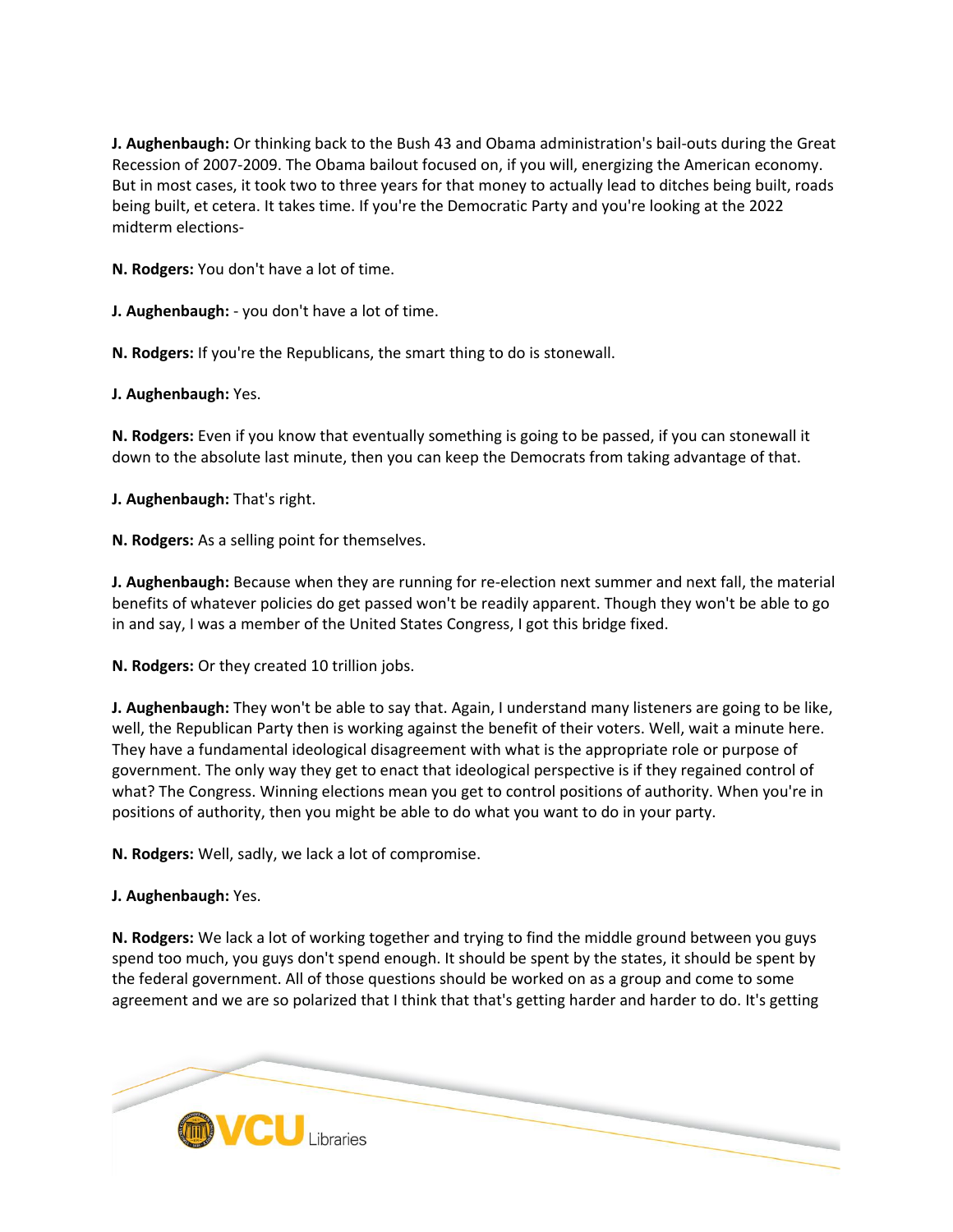harder and harder for members of Congress to agree that the bunnies are fluffy and that kids like chocolate.

**J. Aughenbaugh:** The lack of agreement, the lack of willingness to go ahead and accept the fact that people of the opposition party are not the enemy is pretty stunning right now. I tell my students this with some regularity, Nia. I'm like, if you guys want the federal government to do stuff, it is structured to require compromise and consensus. Unless your party has an overwhelming majority in both houses of Congress and the occupant of the presidency is of that party, you're going to have to get compromised.

**N. Rodgers:** Right.

**J. Aughenbaugh:** You're going to have to get a compromise.

**N. Rodgers:** Compromise just looks like it's harder and harder and harder to get. It's weird.

**J. Aughenbaugh:** Many Americans Nia believe that compromise is the equivalent of deal-making and deal-making is bad.

**N. Rodgers:** Or they believe it's caving.

### **J. Aughenbaugh:** Yes.

**N. Rodgers:** Right. You're caving from your side and so you don't stand up for what we believe in, blah blah blah. Yeah I do, but I'm also cognizant of the fact that we need to get something done. We can't just stand around saying no forever and not do anything that's not productive and it's not helpful.

**J. Aughenbaugh:** Yeah, I mean, because it goes back to the old question in politics. To what extent do you go ahead and maintain your principles? If maintaining your principles means you you don't govern.

**N. Rodgers:** Right.

**J. Aughenbaugh:** Okay.

**N. Rodgers:** I'm just going to throw out there that if I was as uncompromising as our Congress is, my boss would fire me. That's not how people in real jobs get to work. You don't get to work and say, I'm just never going to do that. I'm never going to help a student at the front desk ever again and my boss would say, "Really? Well, then I hope you find a good job somewhere that's not here because that's not what we do. " So that's the other thing is it irritates me that people say we can't hold Congress accountable. I'm sure we can, we can vote them out. The problem is we don't. On a regular basis, we don't vote them out. We don't force them. We don't say, and we don't say as in electorate, the reason we're voting you out is because you're being intractable and it's unacceptable.

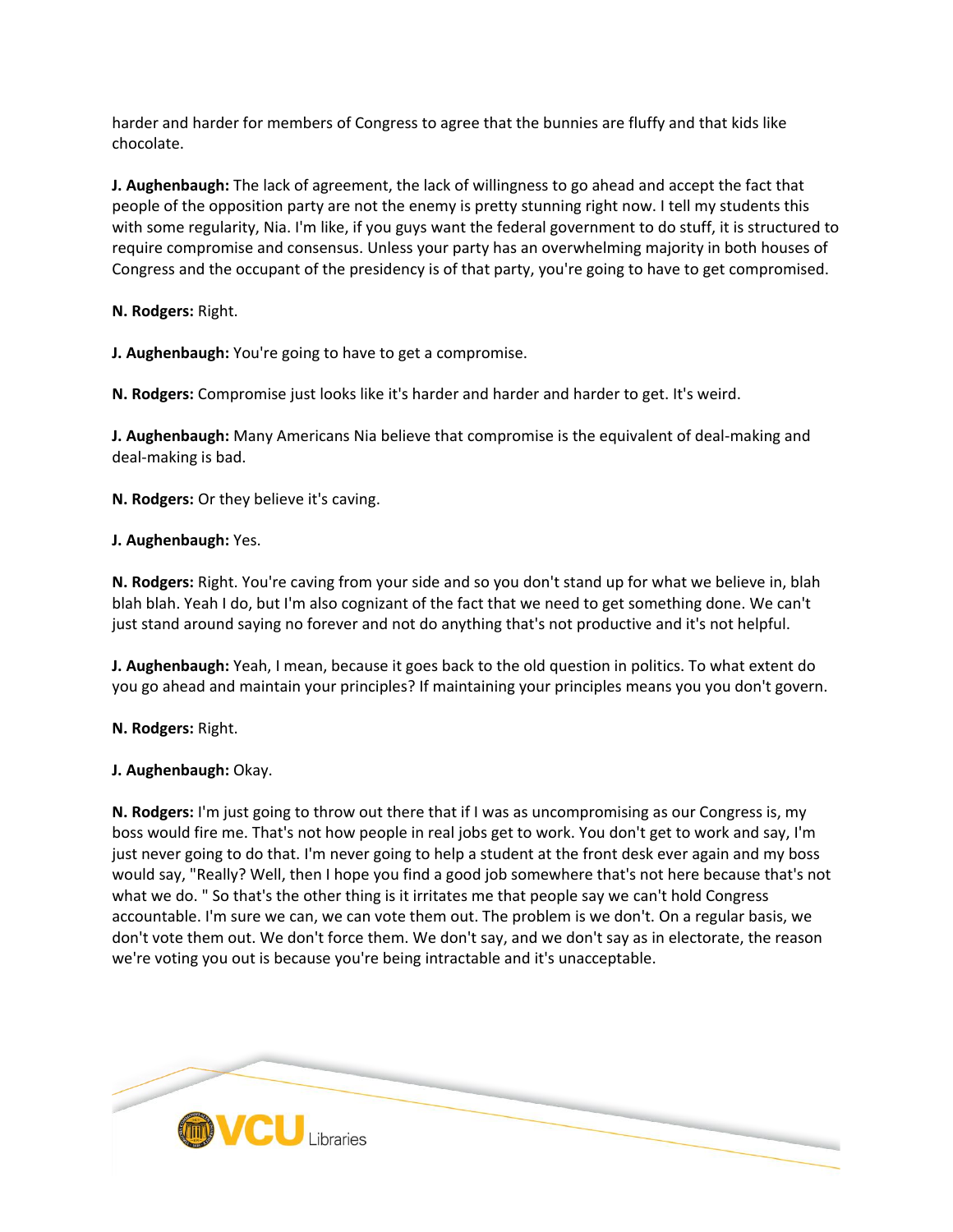**J. Aughenbaugh:** Well, I mean, you make a good point because again, I've said to friends, family member, students, I'm like, if you want Congress to actually do more, then look at who the parties are nominating and who you are voting for.

**N. Rodgers:** Right.

**J. Aughenbaugh:** If you are voting for people, again, who indicate that it's their party or the highway that they're not willing to compromise, then you are contributing to the fact that the Congress is not getting stuff done.

**N. Rodgers:** You also need to work it from the inside out. Sometimes where that change is going to come is young people who start to work in the party to change things. I know that they are a bit, a lot of young people wanted Bernie Sanders to win. They had real problems with Hillary Clinton and how the candidates were chosen and which candidate was, because they thought that Bernie could have beaten Donald Trump and [inaudible 00:38:58] and that's an argument for another day and over copious amounts of adult beverages. But I put to you that from the inside out of that party, you would have had a better chance of getting Bernie. You would have had a better chance if you had worked to the party in both directions, both as activists but also from within. If the parties are constantly controlled by old school politicians Mitch McConnell, Nancy Pelosi. People who've been doing this for a long time. They're going to get their way and they're going to get their candidates because they know how to work the system.

**J. Aughenbaugh:** Yes.

**N. Rodgers:** You need to get in. Start at your local level if you really want to change the world. One of our VCU students, previous VCU students just ran for city council and he's a young man. He did not win, but he got in there and fought the good fight and I have deep admiration for that.

**J. Aughenbaugh:** If you want to change the system, chances are you're going to have to be in the system to change it.

**N. Rodgers:** Right.

**J. Aughenbaugh:** Okay.

**N. Rodgers:** Exactly. It just is not going to respond to outside forces. Can we talk briefly about, because I know we could talk about this for weeks. Tell me now, can we talk about the Senate and how tight the Senate races.

**J. Aughenbaugh:** Yeah.

**N. Rodgers:** Are going to be, because aren't they going to be awfully tight?

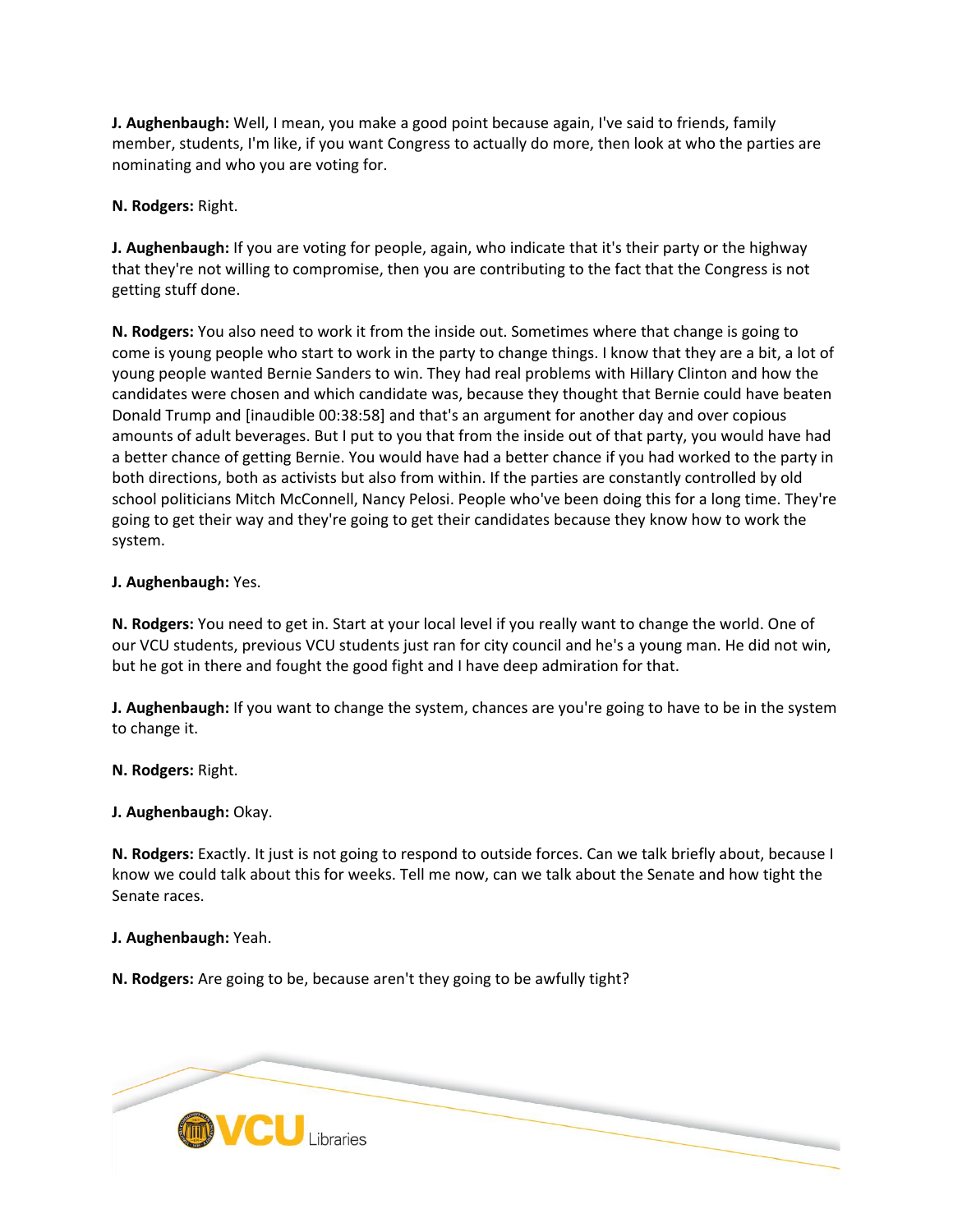**J. Aughenbaugh:** Okay, so of the 34 Senate seats that will be contested in 2020. The Republican Party has more of those seats to defend.

**N. Rodgers:** Oh, really?

**J. Aughenbaugh:** Yeah, meaning right now of those 34, 20 of the 34 are held by Republicans, okay?

**N. Rodgers:** Okay.

**J. Aughenbaugh:** Five of those 20 seats, the Republican incumbent has already announced they are not running for re-election. You're talking about from your home state of North Carolina, Richard Burr has announced that he's not running for re-election.

**N. Rodgers:** I don't know what he's going to do with himself. He's been in Senate forever.

**J. Aughenbaugh:** But to me from my home state of Pennsylvania. Rob Portman in Ohio.

**N. Rodgers:** Rob Portman is young, isn't he to be retiring?

**J. Aughenbaugh:** He's been in elected office for multiple decades. But it was somewhat surprising because by all accounts his health is good.

**N. Rodgers:** Because Burr to me had been around since God was a boy. They've been around a long time, right?

**J. Aughenbaugh:** Okay. Well, in the last two of the five or even older, Dick Shelby from Alabama. He's been in the Senate forever and a day.

**N. Rodgers:** Yeah. I'm pretty sure he fought in the Civil War.

**J. Aughenbaugh:** Roy Blunt from Missouri.

**N. Rodgers:** Roy Blunt.

**J. Aughenbaugh:** He has such a fine head of hair, right?

**N. Rodgers:** He really does.

**J. Aughenbaugh:** I mean that you really can't go ahead and say that about many US senators, male or female.

**N. Rodgers:** Especially at their ages.

**J. Aughenbaugh:** Okay. But Roy Blunt, I'm rather envious.

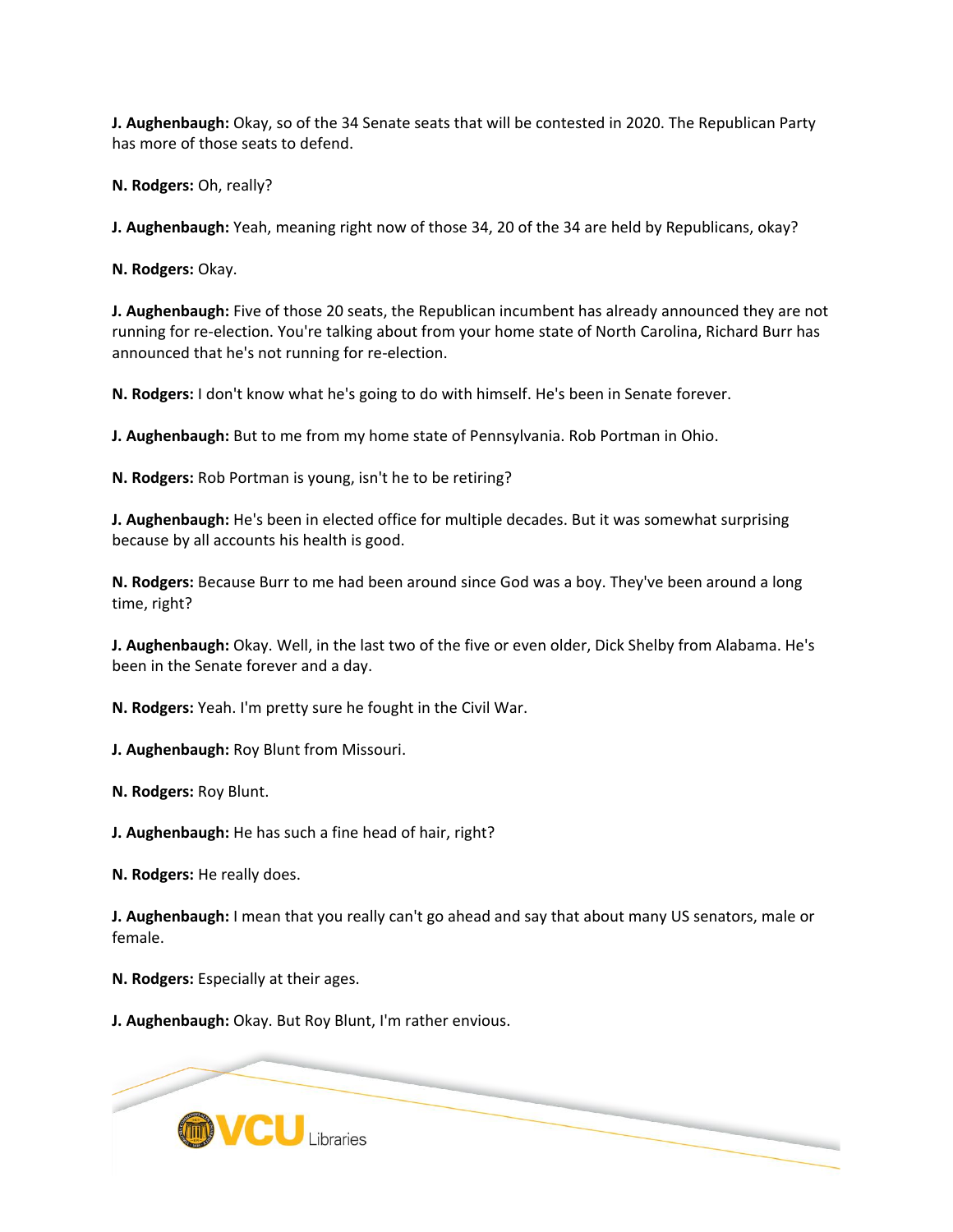**N. Rodgers:** If I'm remembering correctly, he is very fond of posters, of having giant images to point to when he's talking to what is more or less an empty floor. But he's playing for C-SPAN.

**J. Aughenbaugh:** He does like a whiteboard on the stand.

**N. Rodgers:** On the easel.

**J. Aughenbaugh:** On the easel, yeah.

**N. Rodgers:** But of all those guys, Portland's the youngest by a fair bit, I think, isn't he?

**J. Aughenbaugh:** That I don't know. But three of those seeds are safe Republican seats. I mean, if you think about Ohio, Alabama, Missouri.

**N. Rodgers:** I was going to say Alabama and Missouri aren't going anywhere.

**J. Aughenbaugh:** Okay. Unless the Republican party nominates really poor candidates, okay? They will probably stay Republican. North Carolina and Pennsylvania, however, those are going to be toss up.

**N. Rodgers:** Yet North Carolina's purple these days.

**J. Aughenbaugh:** In Pennsylvania, with the exception of voting for Donald Trump in 2016. Statewide, okay, they generally have been picking democrats. Okay.

**N. Rodgers:** Just for listeners I quick look this up. Rob Portman is 65. Now that tells you what my perception of youth in the Senate. But I'm just saying that's a problem. I mean, like Portman, isn't he young, relatively speaking. Relative to the other guys he is, but I mean, people in the Senate.

**J. Aughenbaugh:** Well particularly, I mean, if you think about how a couple weeks ago, Chuck Grassley, who was a senator from Iowa.

**N. Rodgers:** Who's like 964 years old. I'm pretty sure he sailed on the Mayflower.

**J. Aughenbaugh:** He's in his late '80s and he announced that he is running for another term next year.

**N. Rodgers:** He is 88.

**J. Aughenbaugh:** Yes.

**N. Rodgers:** You know what, he runs five miles every day or something like that or every other day.

**J. Aughenbaugh:** He's is in remarkably good health.

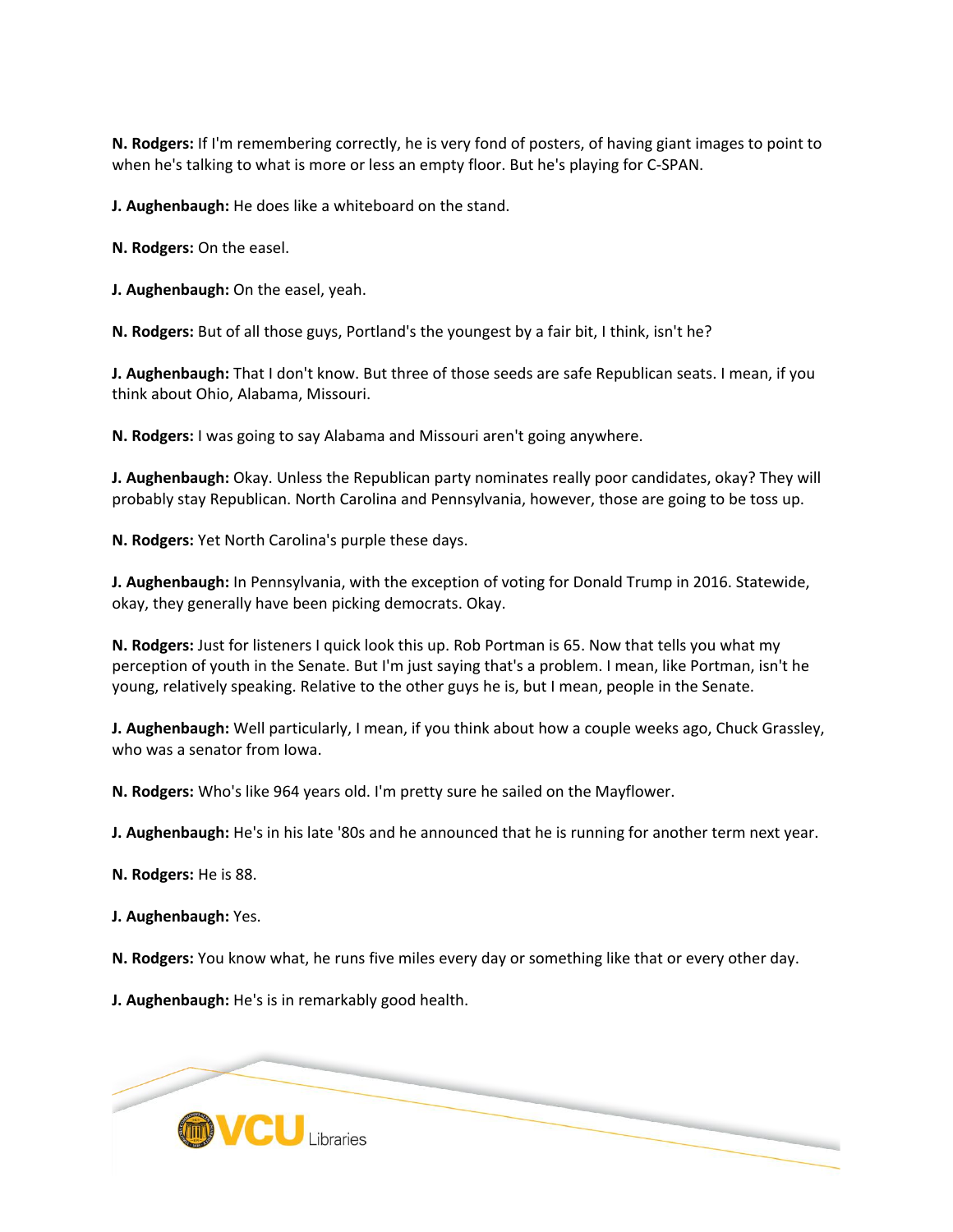**N. Rodgers:** Yeah. I mean, I guess as long as you stay in good health.

**J. Aughenbaugh:** I mean, by all accounts, he still has his mental faculties.

**N. Rodgers:** So yeah, no term limits are elections people if you want somebody who's going to be 94 at their next election to not run this time, then that's how you. Although Chuck Grassley is enormously popular and he is beloved. I'm surprised he never ran for president.

**J. Aughenbaugh:** I think rationally figured out early on in his Senate career what made him popular in Iowa would not necessarily sell for the rest of the country. Okay. It's what my colleague, Chris Eldina refers to as college football and basketball coach. Wonder lost problems. Okay. Just because you're a really good coach at a small to medium-sized school doesn't mean that you will be a really good coach at, for instance, the University of Alabama football program.

**N. Rodgers:** Which chews up coaches and spits them out like gracile.

**J. Aughenbaugh:** Nick Sabin has had a long run there and he's been remarkably successful. But he can handle the pressure. Right?

**N. Rodgers:** Right.

**J. Aughenbaugh:** He knows what's going to work there. Right? Just because you're really popular from Iowa, doesn't mean that East and West Coast elites, I'm going to talk to you. Okay.

**N. Rodgers:** Yeah.

**J. Aughenbaugh:** The grass is not always greener.

**N. Rodgers:** Not that everybody can be Bear Bryant.

**J. Aughenbaugh:** Yeah. Now, before we conclude this episode, Nia, I do want to talk about something and this is going to segue to an upcoming podcast episode where we do a second deeper dive into the census results.

**N. Rodgers:** Are we going to talk about redistricting?

**J. Aughenbaugh:** I am and that's what I wanted to go to next. Okay?

**N. Rodgers:** Okay. Wait. How many house members are going to turn over? Are retiring or quitting or giving up or throwing in the towel or whatever you want to call it.

**J. Aughenbaugh:** At the time, we are recording this podcast. Okay.

**N. Rodgers:** Which is a year and a bit out.

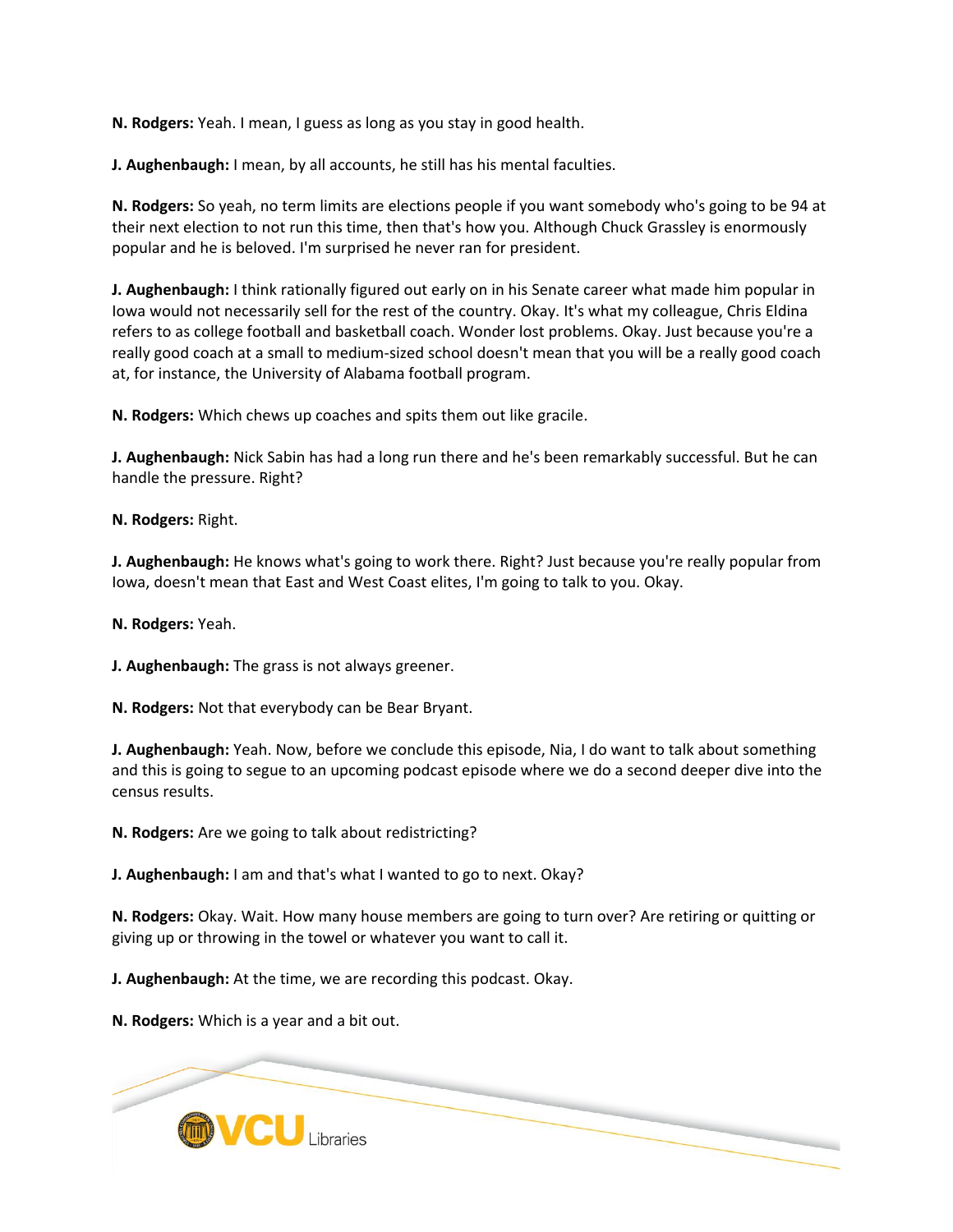**J. Aughenbaugh:** Yeah, there may be other retirements before the election, but right now, there are 19 House members who already announced they're not running for reelection, 10 Democrats and 9 Republicans. From what I was able to figure out, of those 19, easily two-thirds of those have figured out that their districts, either as they're currently constructed or will more than likely be reconstructed during redistricting will probably be difficult to win.

**N. Rodgers:** This is where we get your redistricting?

**J. Aughenbaugh:** Yes.

**N. Rodgers:** Okay. Wait.

### **J. Aughenbaugh:** Yes.

**N. Rodgers:** The reason we redistrict is because the census counts everybody. Figures out where the populations have moved in the last 10 years. By the way, everybody has moved to Texas. Because like Elon Musk is now moving all of his operations to Texas and all these people have moved to Texas, but the people who haven't moved to Texas get counted. Then each state sets up some districting or redistricting thing. In Virginia, it's a commission that just got set up an apparently immediately declared defeat. But whatever bunch of whiners. But it's either done by the state or it's done by something where you have to figure out. Because what we're trying to do is balance the number of people represented by a representative in Congress. It's only in the House of Representatives for redistricting because of course, state gets two senators regardless of how many people move there or leave their. Hence why Montana and Texas have the same number of senators. Because nobody cares that it's eight billion per senator in Texas and it's four per senator in Montana because I guess we don't care about that. Historical constitutional reasons, we don't care about that, the redistricting is for house seats.

**J. Aughenbaugh:** Yes, because each state's number of representatives in the House is based on population.

**N. Rodgers:** Can not go below one.

**J. Aughenbaugh:** Correct.

**N. Rodgers:** If you only have four people in Montana, they still get a representative.

**J. Aughenbaugh:** They do get a representative. As Nia just pointed out listeners, the electoral maps, the district maps are drawn at the state level. That's in the US Constitution. As Nia pointed out, there are at this point 10 states that have either commissions or non partisan, if you will groups that redraw the congressional district maps. As Nia just pointed out, Virginia is one of the most recent states to come up with a commission. That commission has already announced that they will fail to do is draw the state legislative districts. As we are reporting, they are making a last ditch effort to draw the congressional

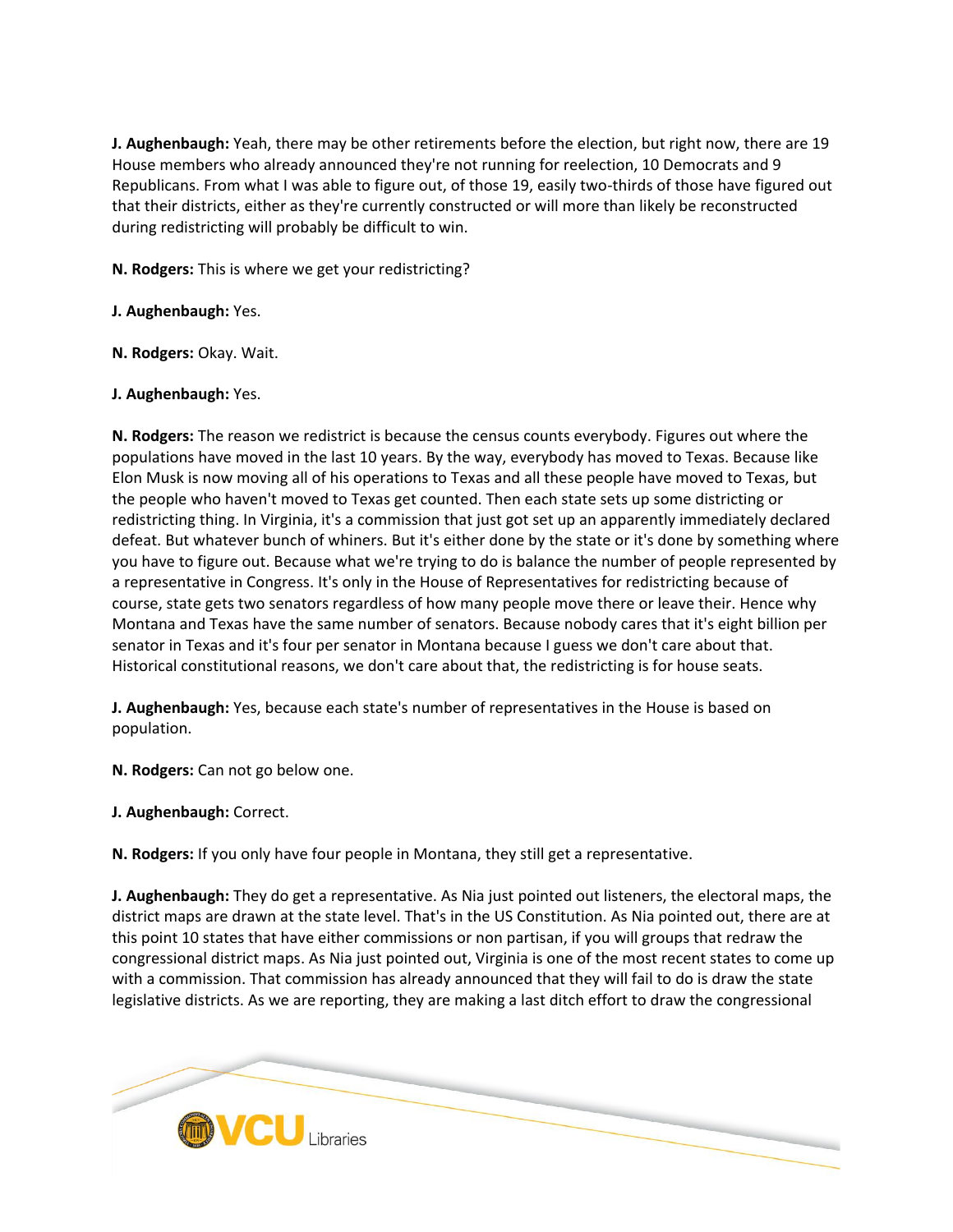district map in Virginia. Though, I got to admit, if I was a betting person, I would not be betting that they will successfully do so.

**N. Rodgers:** Right, agreed.

**J. Aughenbaugh:** What this basically means is that the other roughly 40 states use politicians, typically, their state legislatures draw the maps. Now, this process, at this time broadly favors the Republican Party. Why? Because Republicans control redistricting in 20 states for a total post-census, 187 congressional districts. Now, can the Republican Party basically draw congressional districts so that no Democratic candidate has a chance to win? No, they can't do that. Well, theoretically they probably could, but they can't practically.

**N. Rodgers:** Well, and there are some SCOTUS rulings that prevent you from doing that by race or by other demographic.

**J. Aughenbaugh:** Well, the main demographic is race. But what the Supreme Court has said is one person, one vote. You can't privilege world voters compared to urban voters. You can't privilege Caucasian voters versus people of color voters. Those are the two main rules. Now, Democrats, by contrast have control of eight states with 75 districts.

**N. Rodgers:** One hundred eighty seven to 75.

**J. Aughenbaugh:** Then state use independent commissions, as I mentioned and then there are six other states where the state legislatures are balanced between the Democrats and the Republicans. Though, on the surface, it looks like redistricting might give a few more seats to the Republican Party. What we're talking about here is a process called gerrymandering. Where you create Safe House of Representatives districts for either your party or particular candidates. Both political parties do this, right?

**N. Rodgers:** Gerrymandering is not a Republican feature or a Democratic feature, it's a political feature.

**J. Aughenbaugh:** Yes.

**N. Rodgers:** Whoever's in charge writes it to their best advantage. That's why it's so important who's in charge of a state when the census rolls out and the districts get redistricted. It doesn't matter if you're in charge of the state in the middle years, who cares? What you need to be in charge of a state is at the census year. You need to be at the census when the census is done and then when the census material comes out so that you can control the district for the next time. Frankly, the Republicans had been playing the long game on this. Much more than the Democrats have.

# **J. Aughenbaugh:** Yes.

**N. Rodgers:** Which is why you see the gap between 20 states that are Republican and what is it, nine states that are Democrat. That's why there's such an enormous gap.

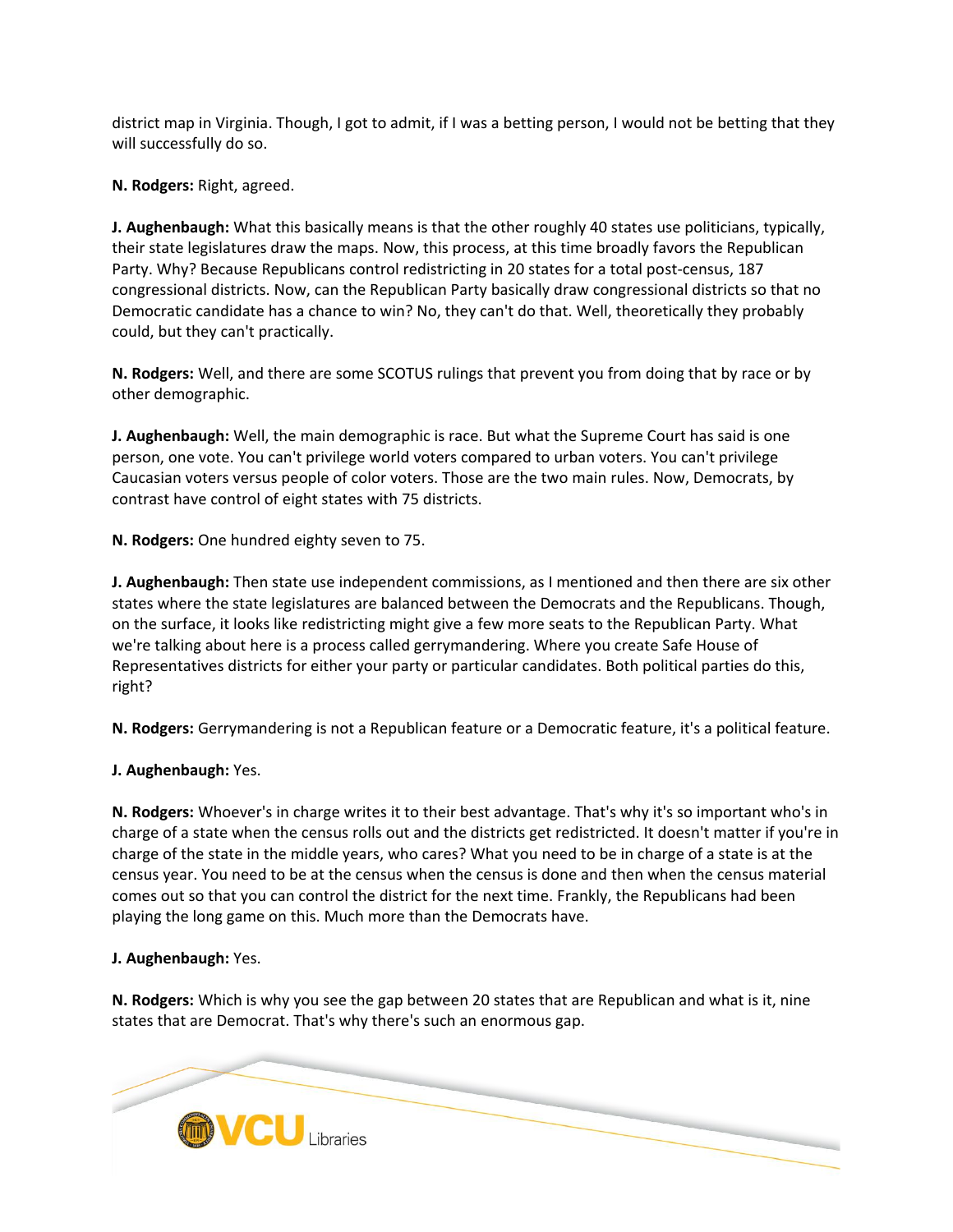**J. Aughenbaugh:** Yeah, I mean, it's part of the reason why Republicans do have so much control at the state level, because they control state legislative district map drawing. But it also reflects what Nia just described. The Democratic Party in general has focused on national elections.

**N. Rodgers:** Maybe all politics are local.

**J. Aughenbaugh:** In this millennium, the Republican Party has tended to focus more on state wide elections. Where this really bears fruit as Nia just pointed out, is the year after the census results get released because that's when redistricting occurs. If a party is smart long-term, they can set up the districts for an entire decade, to benefit their party.

**N. Rodgers:** Which then leads to the next decade.

**J. Aughenbaugh:** Yes.

**N. Rodgers:** That's a centuries long program, if you think about it that far ahead. That you can make it so that it is really hard for another party. I'm not trying to accuse Republicans of doing anything underhanded. They are playing the system exactly the way the system is built. They're just following the rules. The rules are if you're in charge, the year after the census, you get to draw the maps.

**J. Aughenbaugh:** The Supreme Court has said recently in the last couple of years in a case from North Carolina that redistricting for partisan purposes is not unconstitutional. It is a political question that should be addressed by the states. Some states have addressed it by coming up with non-partisan commissions. Other states, they are continuing with the process that they've used in some cases for almost two centuries.

**N. Rodgers:** Can I just throw out here that I agree with SCOTUS in the sense that this is not a constitutional question, it's an ethical question. Ethical questions should be dealt with by the political branches. That's why we have the political branches, they deal with the ethical questions of how do we fairly do this so that we have fair and free elections. I have a faint worry in my heart that at some point we're going to have to have the UN in here to watch our elections. You know what I mean?

**J. Aughenbaugh:** Yeah.

**N. Rodgers:** I'd like us to not get to that point if we could possibly help it.

**J. Aughenbaugh:** What Nia is referring to listeners is the fact that for decades the United Nations has had special unit of that international governing organization that basically goes around the world and monitors democratic elections. For the longest time, one of the delegates was one of our former President, Jimmy Carter. That's what he became known for after he was no longer president was his role in being part of these delegations to make sure that elections, particularly in developed countries. But I mean to Neal's point, you want the UN to come in and monitor elections when you're considered by many scholars as one of the world's dominant powers. That's what you want to have happened, right?

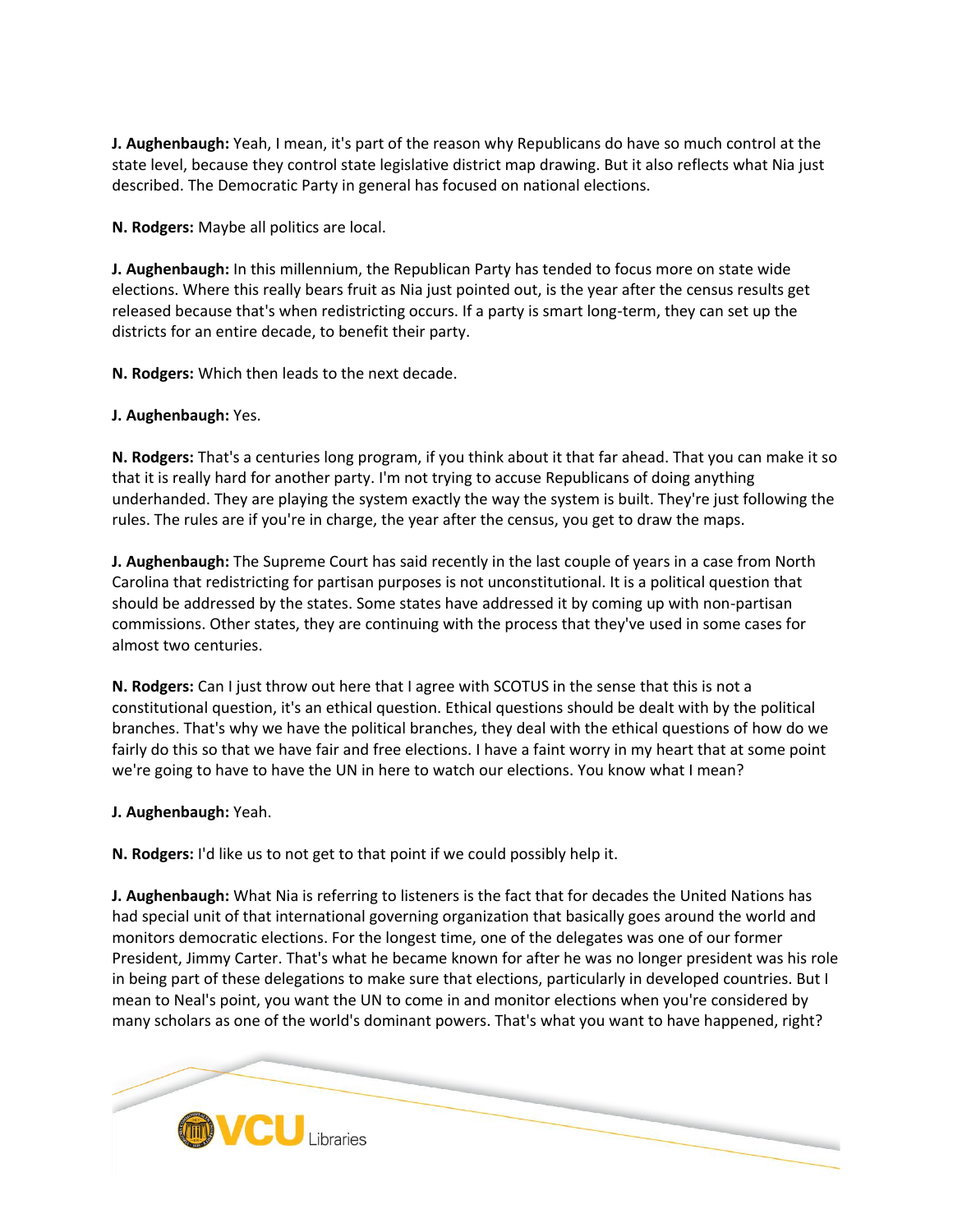**N. Rodgers:** It's embarrassing, is what it would be. In fact, I think that may be what Jimmy Carter and part won his Nobel Prize for. Also negotiating, he's done a lot of negotiating over the years, like hey, why don't we sit down and talk about this rather than just kill each other.

**J. Aughenbaugh:** One last thing before we go.

# **N. Rodgers:** Okay.

**J. Aughenbaugh:** Though, you and I have established that on the surface, it looks like the Republican Party as an advantage in setting up House District maps for the next decade. But as we will discuss when we take our second cut at the census results, Republican Party needs to be smart about this if they want to get the maximum benefit out of the redistricting process. Now they could go ahead and draw saved seats that might win them the majority in the 2022 and 2024 midterms. But they need to think about how the US population is changing and because, for instance, in some states, the population increase was among groups that don't historically or recently support the Republican Party. So how do you go ahead and draw up those districts to make sure that what you think are safe seats now, by 2026 or 2028, or 2030 becomes safe seats for the other party?

**N. Rodgers:** Right. You have to be careful of taking into account at least communities of color because that's something SCOTUS can bounce like that's a lawsuit worthy-

# **J. Aughenbaugh:** Yes.

**N. Rodgers:** Redistricting. If they do it such that it's based on sort of racial lines or whatever where they think that that's going to advantage them in the short term, it may in one election cycle. But by the time it makes it to the Supreme and comes back down as, no, you can't do that, then you've lost that advantage in the next cycle.

# **J. Aughenbaugh:** Yeah.

**N. Rodgers:** Who knows who's drawing the maps at that point.

**J. Aughenbaugh:** So, it can't be a potent tool to benefit a political party. I mean, again, as Neal pointed out, we both pointed out both political parties do this, right?

# **N. Rodgers:** Right.

**J. Aughenbaugh:** I mean, I've read the news accounts of how Maryland, which is a pretty strong democratic state, is considering a congressional redistricting map that would basically remove the last Republican seat in that state.

**N. Rodgers:** See, that's a dangerous game to play. You know what I mean? It's not fair play. Like winning, gerrymandering is, I mean, I don't say it's fine because I don't like it, but I think that I understand it. But

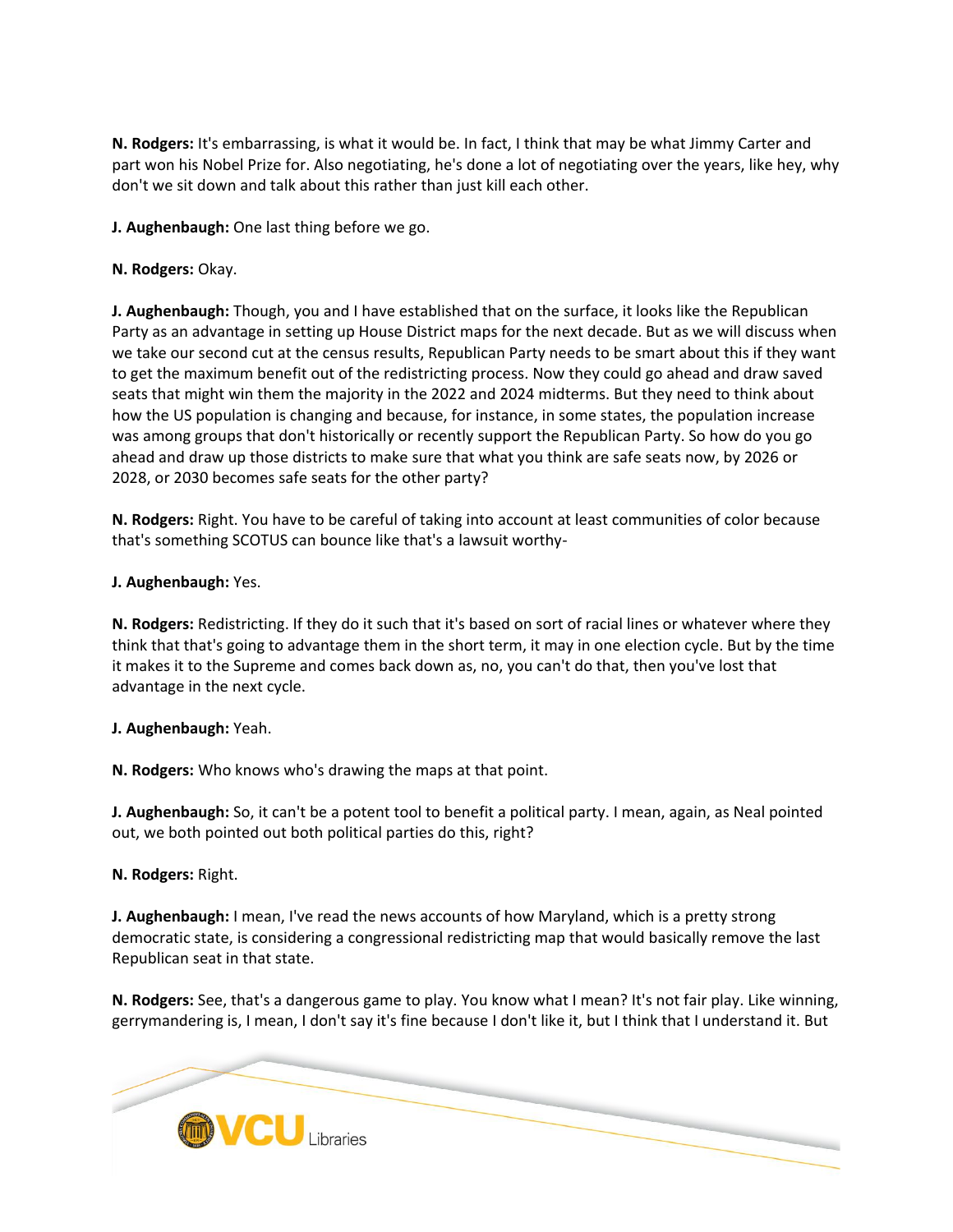there's also a point at which you force the voters hands by saying, okay, but nobody ever represents me in this state.

**J. Aughenbaugh:** Well, yeah. I mean, again, part of the issue for me as a political scientist is you have candidates picking the voters instead of voters picking their candidate.

**N. Rodgers:** Which is not okay.

**J. Aughenbaugh:** We know this in terms of turnout. In non competitive elections, people don't turnout and that's bad for democracy.

**N. Rodgers:** It's also bad for the upstream candidates. It's bad when nobody turns out to vote for governor or to vote for president, or if you gerrymander those districts to, I'm sorry, I cut you off but it made me excitable there for a minute.

**J. Aughenbaugh:** No, no, no. Go ahead.

**N. Rodgers:** When you cut those districts in such a way that people say it doesn't matter whether I go vote or not, you're not just hurting your local politics, you're also hurting all the upstream candidates who are missing out on those votes. So it's a dangerous game to play. If you decide you're going to cut out every Republican voice in Maryland, well then, republicans aren't going to turn out to vote in the presidential elections and that's a dangerous thing to have. I like that you pointed out that it hurts. Democracy. That's not the point, we should want to vote, we should want to have something to vote for or against. It should be an engaging act.

**J. Aughenbaugh:** Well, let's just say for instance, and I'll use Maryland in Republicans. If there's a very little chance that a candidate that they're liking will ever represent them, they might stop paying attention to politics.

**N. Rodgers:** Which is worse.

**J. Aughenbaugh:** They might stop paying attention or caring about what's going on in their community. Or they will vote with their feet, which means-

**N. Rodgers:** They'll move to Texas.

**J. Aughenbaugh:** Yes.

**N. Rodgers:** Then when the next census comes around, see how you like that, Maryland.

**J. Aughenbaugh:** Okay. This has repercussions. It only has repercussions in terms of population, in census. The census and population. But federal government programs are oftentimes based on the population within a state. Let's just move beyond government. If people start leaving your state, you are

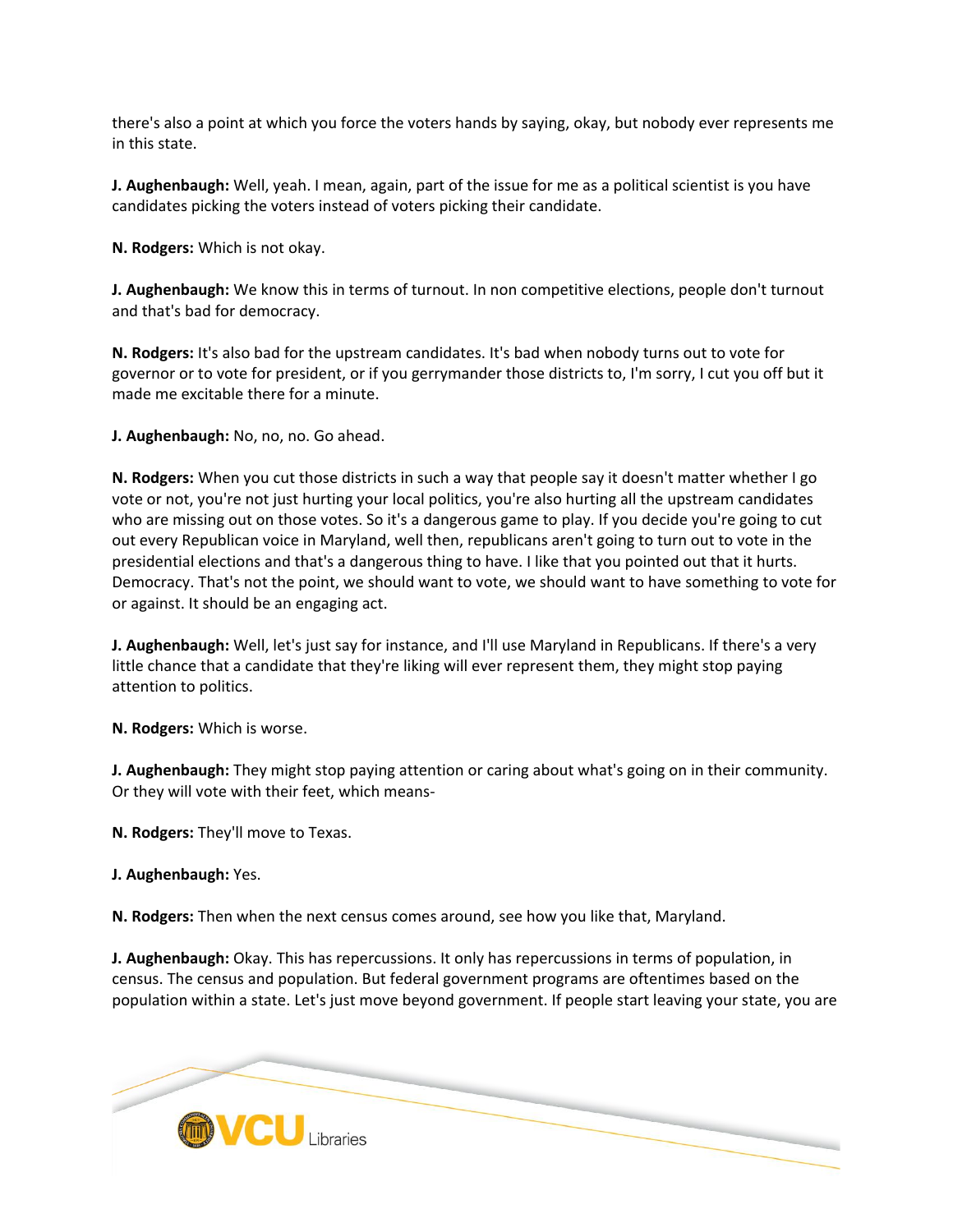losing their talents, their skills, what they might contribute to that state or that locality in terms of contributions.

**N. Rodgers:** Right, or brain drain.

**J. Aughenbaugh:** That becomes dangerous for states and if you don't think that is, look at what has happened in the Rust Belt States.

**N. Rodgers:** I was just going to say in the Rust Belt, when people went south for jobs.

**J. Aughenbaugh:** Yeah. I mean, think about, New York, Ohio, Pennsylvania, Michigan, Indiana, Illinois. States that used to be much more heavily populated than they are today but they were the economic engines of the country.

**N. Rodgers:** Right. They were thriving.

**J. Aughenbaugh:** Okay. Now many of their citizens, particularly their youngest, most talented, have left or are leaving and they won't come back. It doesn't matter if mom, grandparents still live there, they're not coming back. You've lost them. There are repercussions. There are ripple effects to basically treating voters as though they are just assets for you to win elections.

**N. Rodgers:** Right. Or pawns on the board. You can't sacrifice the pawn too often or you lose the game.

**J. Aughenbaugh:** Yes.

**N. Rodgers:** Well, this has been a lovely preview. I imagine that what we'll do is get together again next year and do it much closer to the election when we can actually have a stronger prediction about who else is going to retire, who else might throw their hat in the ring. I want to know whether Matthew McConaughey is going to run for governor of Texas because I know he is being courted and I think that would be hilarious.

**J. Aughenbaugh:** All right. All right.

**N. Rodgers:** Exactly. So we get together and do it again next year?

**J. Aughenbaugh:** Yeah, I think it would be great. I mean, let's face it. In the three years we've been doing this podcast, things have happened in the world and politically, we have a completely changed what has been going on. So any predictions or projections that we may have stated in this particular episode are non-binding.

**N. Rodgers:** Are non- binding. Is it when you sign a treaty, but you don't really sign a treaty. You say it's non-binding. I like your treaty, but I'm not all in.

**J. Aughenbaugh:** It's like that fine print in a contract. You know, the act of God.